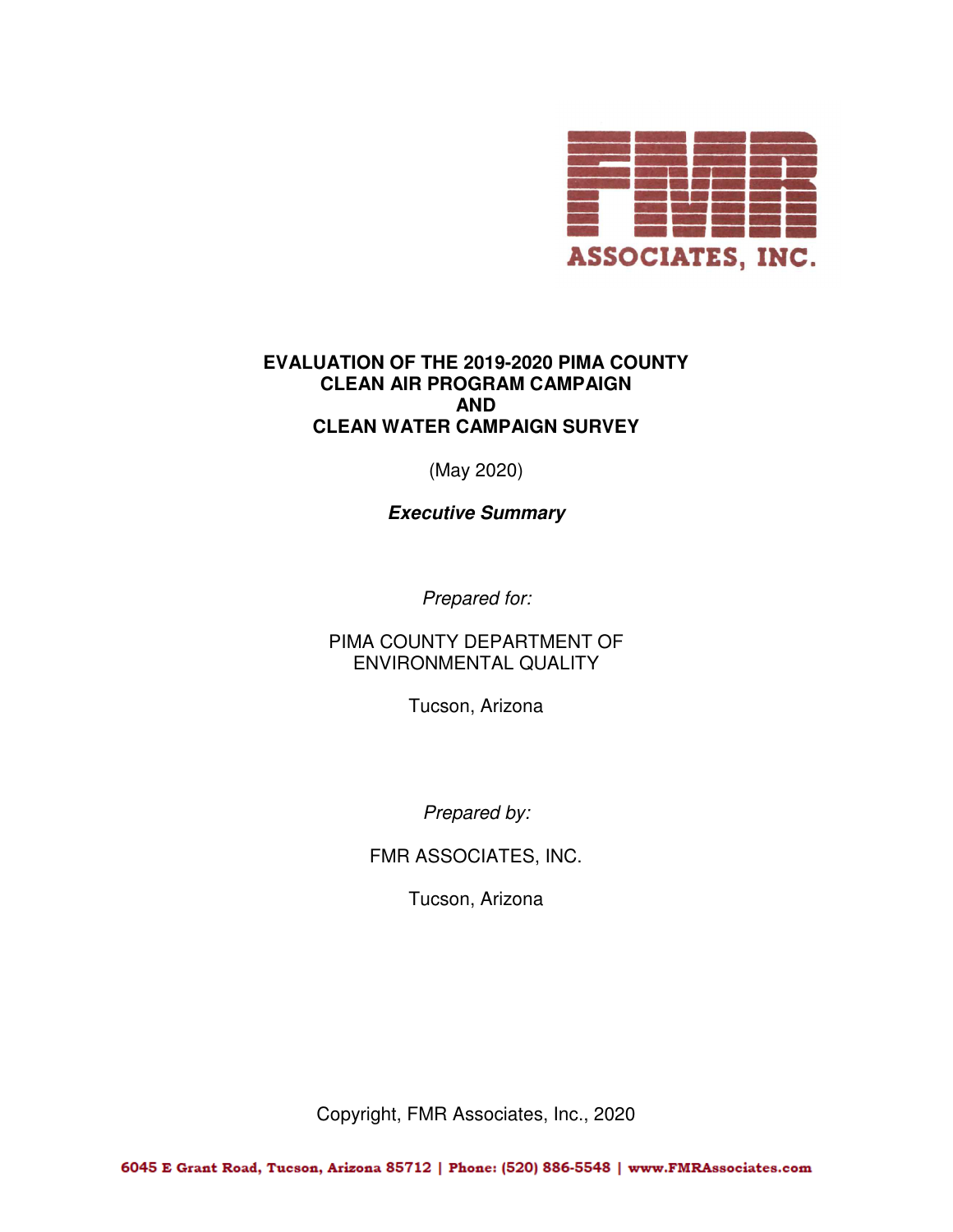# **EVALUATION OF THE 2019-2020 PIMA COUNTY CLEAN AIR PROGRAM CAMPAIGN AND CLEAN WATER CAMPAIGN SURVEY**

(May 2020)

### **Executive Summary**

**Methodology Overview and Tracking –** This split-methodology annual tracking survey, conducted for the Pima County Department of Environmental Quality (PDEQ), is comprised of a 500-person, randomly-selected and statistically-projectable sample of adult (16 or older) residents of Pima County, Arizona. Similar to the past five years, the 2020 project included a dual-methodology sample, with 250 Telephone interviews and 250 Internet surveys. All projects conducted prior to 2015 were exclusively Telephone interviews.

This project analyzed and tracked the overall effectiveness of the "Clean Air" Program after 30 campaign sessions. For the eight consecutive year, the project measured and tracked key issues related to stormwater management, perceptions, behaviors and actions impacting stormwater quality for PDEQ's "Clean Water" Program.

One unique challenge of the 2020 survey is the impact of the COVID-19 outbreak in Pima County. The survey was fielded in the midst of the pandemic (late May) and the various restrictions it imposed on lifestyle and other behaviors (especially employment and commute-related patterns). To yield the most complete results, the 2020 survey measured both current (during the COVID-19 restrictions) and pre-COVID-19 employment/commuting patterns.

Once again, the Telephone and Internet survey instruments and screening criteria for each methodology were identical. Fielding for this project was conducted during late May 2020. A Spanish-language version of the final questionnaire design was prepared and made available to Telephone or Internet survey respondents who requested it.

All interviews were conducted among randomly-selected adults (16 years or older) who reside in Pima County.

Telephone interview respondents were further randomized by interviewing only "the male or female in your household who is 16 or older and most recently celebrated a birthday." There was only one Telephone interview conducted per household.

Internet surveys were fielded utilizing a questionnaire administered by FMR Associates and hosted on an independent website. Potential survey respondents were contacted through a third party database Internet panel sample company that emailed invitations to their "opt in" panelists who reside in Pima County zip codes.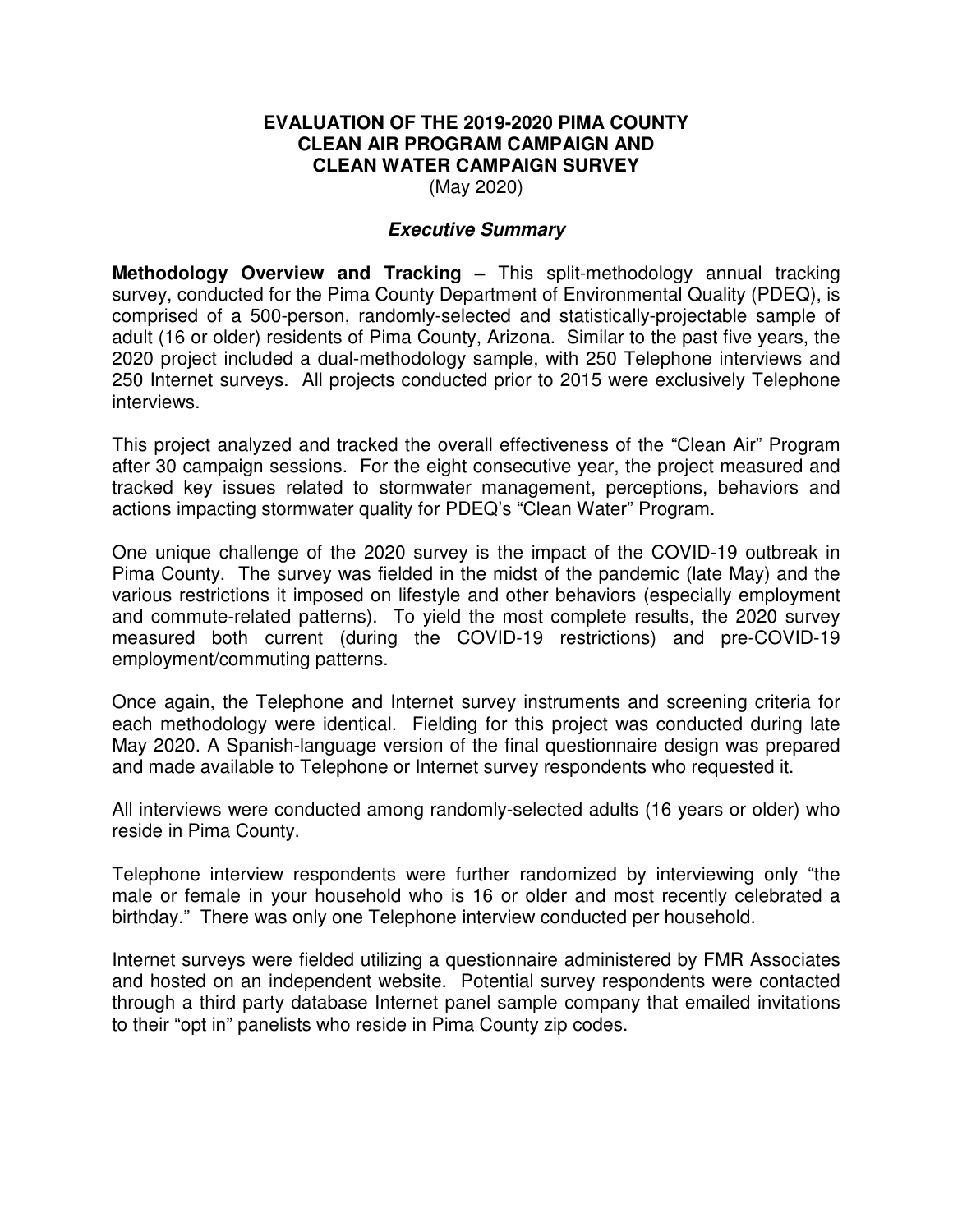Regardless of methodology, all surveys were distributed on the basis of geographic population density in Pima County, with specific steps taken to ensure a proportionate number of interviews (based on population estimates) in each of four zip code-defined survey "regions" (Northwest, Central, South and East). These geographic quotas were adjusted for the 2020 survey to reflect the population growth occurring in the South and Northwest regions. The geographic composition of the 2020 sample is highly representative of these adjusted quotas: 32% South, 30% Northwest, 23% Central and 14% East.

**Awareness of the Pima County "Clean Air" Program** – Consistent with last year (43%), 42% in the 2020 study indicate an awareness of the Pima County "Clean Air" Program. Program awareness is directly related to the perception of a more serious air quality or stormwater pollution problem, and higher among households impacted by a breathing-related medical problem. Overall, there are fewer differences in awareness with respect to sex, age (lower only among those 66+) or ethnicity (marginally higher among non-Whites). Awareness is highest in the South or East zips and among those with some college (but no degree).

**Awareness of Various Clean Air Events or Activities** – Consistent with last year, 82% are familiar with at least one event or activity used to promote clean air in the Tucson area. Despite many being cancelled due to the COVID-19 outbreak, five of the six individual "Clean Air" events or activities evaluated in the 2020 survey have the same or higher awareness as compared to last year.

# At least four of ten overall are familiar with the following "Clean Air" events/activities:

- **"Earth Day Festival"** (58% awareness, up slightly from 57% last year [when tested as "Earth Day Festival and Parade"]. East zone residents indicate the highest degree of familiarity.)
- **"Bike to Work Day"** (55% awareness, up from 52% last year. Awareness is generally consistent regardless of geography.)
- **"Walk and Bike to School Day"** (42% awareness, down from 46% last year. This event is more highly familiar to South zip residents.)
- **"Bike Fest"** (41% awareness, unchanged since last year. East region residents are more likely to indicate increased awareness.)

Consistent with last year, 28% are familiar with **"Cyclovia."** These tend to be Central residents.

Compared to when it was first tested last year, awareness of the **"Travel Reduction Program"** has increased from 21% to 28%. Awareness is marginally higher among South zip residents.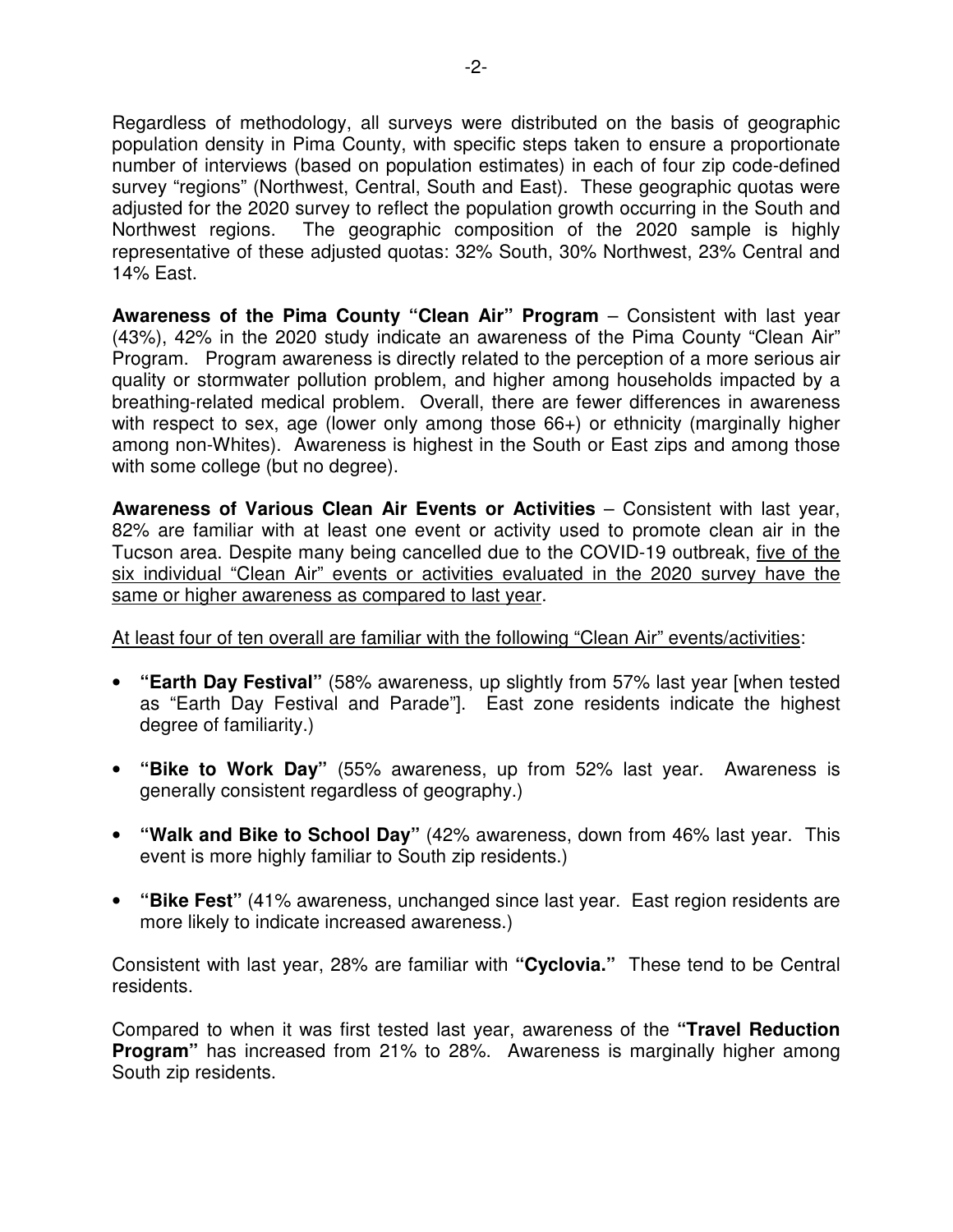**Clean Air Campaign Event Participation and Actions Taken** – Among the 82% of survey respondents familiar with at least one "Clean Air" campaign event, two of ten indicate that they or someone in their household participated in at least one such activity. This is the highest participation level recorded since 2015 (compared to 12%- 18% in recent years). Participation is marginally higher in the South or Northwest zips, as well as among men, 16 to 45 year-olds and non-Whites.

Among the 20% who report past participation in a "Clean Air" event or activity, six of ten indicate they have changed (or are considering changing) their daily routines or behaviors to help improve air quality. This compares to 75% last year and 64% in 2018. Among the combined sample, this means that 10% report a change in their behavior after participating in a "Clean Air" event. This compares to 9% in 2019. Who is more likely to indicate a change in behavior after attending a "Clean Air" event? Central or East residents, non-Whites and 16 to 25 or 56 to 65 year-olds.

**Opinion of Activities/Events** – Overall, 88% familiar with at least one "Clean Air" event have a positive opinion of "events and activities that encourage people to use other modes of transportation or work from home instead of driving alone." This is up slightly from last year (86%), although the percentage "very favorable" remains unchanged at 47%. Central or East residents most likely to be highly favorable towards events and activities to encourage use of alternative transportation modes. As we have found in past surveys, less than one of ten (7%) have a negative opinion (to any degree) of air quality related events and activities.

**Steps Taken to Reduce Air Pollution** – Allowing for multiple responses, the steps most often taken to help reduce air pollution in the Tucson area include:

- **Generally reduced driving** (47%, up significantly from recent surveys [35%-38%]. This is the case regardless of geography.)
- **Keeping tires properly inflated** (42%, representing an incrementally progressive increase since the 2019 [40%], 2018 [34%] and 2017 [31%] studies. These are more likely to be Northwest residents, 56 to 65 year-olds and Whites.)
- **Keep car tuned** (41%, unchanged since last year. Geographically, only East residents are somewhat less likely to indicate keeping their car tuned.)
- **Carpool/Less driving alone** (35%, down from 43% last year [but still consistent with 32%-38% in past surveys]. Carpooling is higher in the South or Central zips.)
- **Planted trees** (25%, up from 17%-20% in the past two studies. South region residents are more likely to have planted trees.)
- **Avoid excessive idling** (22%, basically unchanged since last year [23%]. These are more apt to be Northwest or East residents.)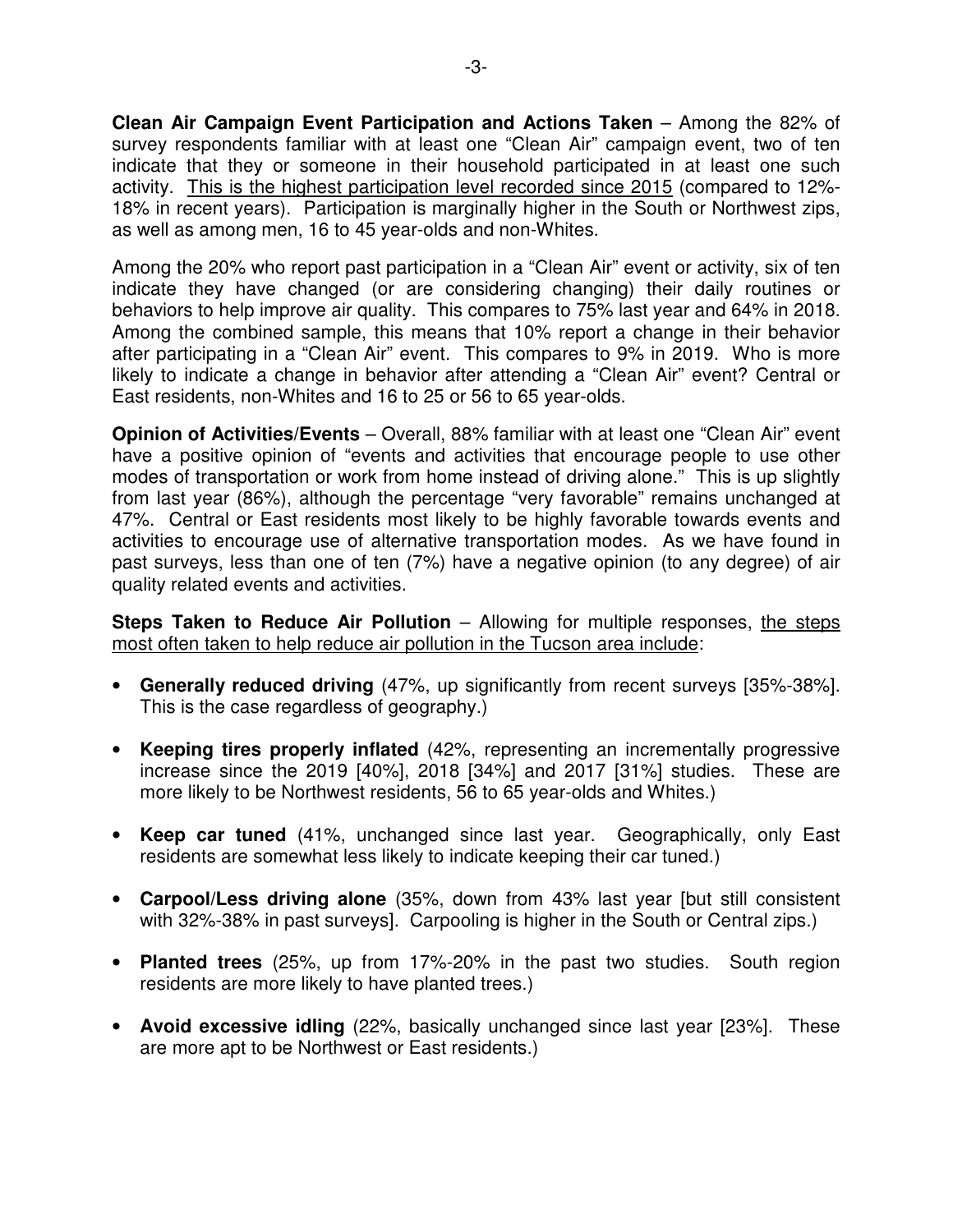- **Bought more fuel efficient car** (21%, up progressively from 17% in 2019 and 13% in 2018. There are few differences based on geography.)
- **Chosen one day a week not to drive** (17%, up from 12%-13% in the last two surveys. This is the case regardless of geography [lower only in the Central zips].)
- **Bought bicycles** (17%, up from 14%-15% in recent years. These tend to be South zip residents.)

Compared to last year, more say they are **using their BBQ grill less** (11%, up from 10%), **adjusted the emission control on their vehicle** (11%, up from 7%), **moved closer to work** (10%, up from 6%) and/or **using their fireplace/wood stove less** (8%, up from 7%). New to the current survey, 4% (more often South zip residents) report that they **purchased a battery-powered lawn mower**.

Overall, 11% say they have done **nothing** to reduce air pollution in the Tucson area (down from 15% last year). Once again, these tend to be residents who think that Tucson has a "minor" air quality problem.

**School Materials Recall Among Children 5-18** – One-third report that they have children between the ages of 5 and 18 living in their household. This represents an incremental and progressive increase since 2016 (24%). South zip code residents, men, 16 to 45 year-olds and non-Whites are more likely to indicate that they have young children living in their household.

Among these households with young kids, four of ten report that these children have "talked about or brought home materials from school about improving air quality." This is up slightly from last year (38%). Recall in the current survey is higher in the South or Northwest zips.

**Gasoline-Powered Lawn Mower Usage and Characteristics – Up slightly from last** year (7%), 8% overall indicate they or someone in their household uses a gasolinepowered lawn mower to care for their home property. Usage is lower only in the East zip codes (1% versus 8%-10% elsewhere), and higher among men, 16 to 25 year-olds and Hispanics. Among these users who know, more say their gas-powered mower has a 2-stroke (42%) than 4-stroke (25%) engine – with average monthly usage of 38 minutes.

**Statement Evaluations** – The following is a summary of the percentage of agreement/disagreement with a series of statements related to program awareness, pollution awareness, topics and general knowledge.

# **PDEQ and Sun Rideshare Awareness** –

• **You are aware of the Pima County Department of Environmental Quality (PDEQ)** (59% agreement. While basically unchanged since last year [60%], awareness remains lower than 2015-2018 levels [63%-68%]. South zip residents indicate the highest awareness in the 2020 study.)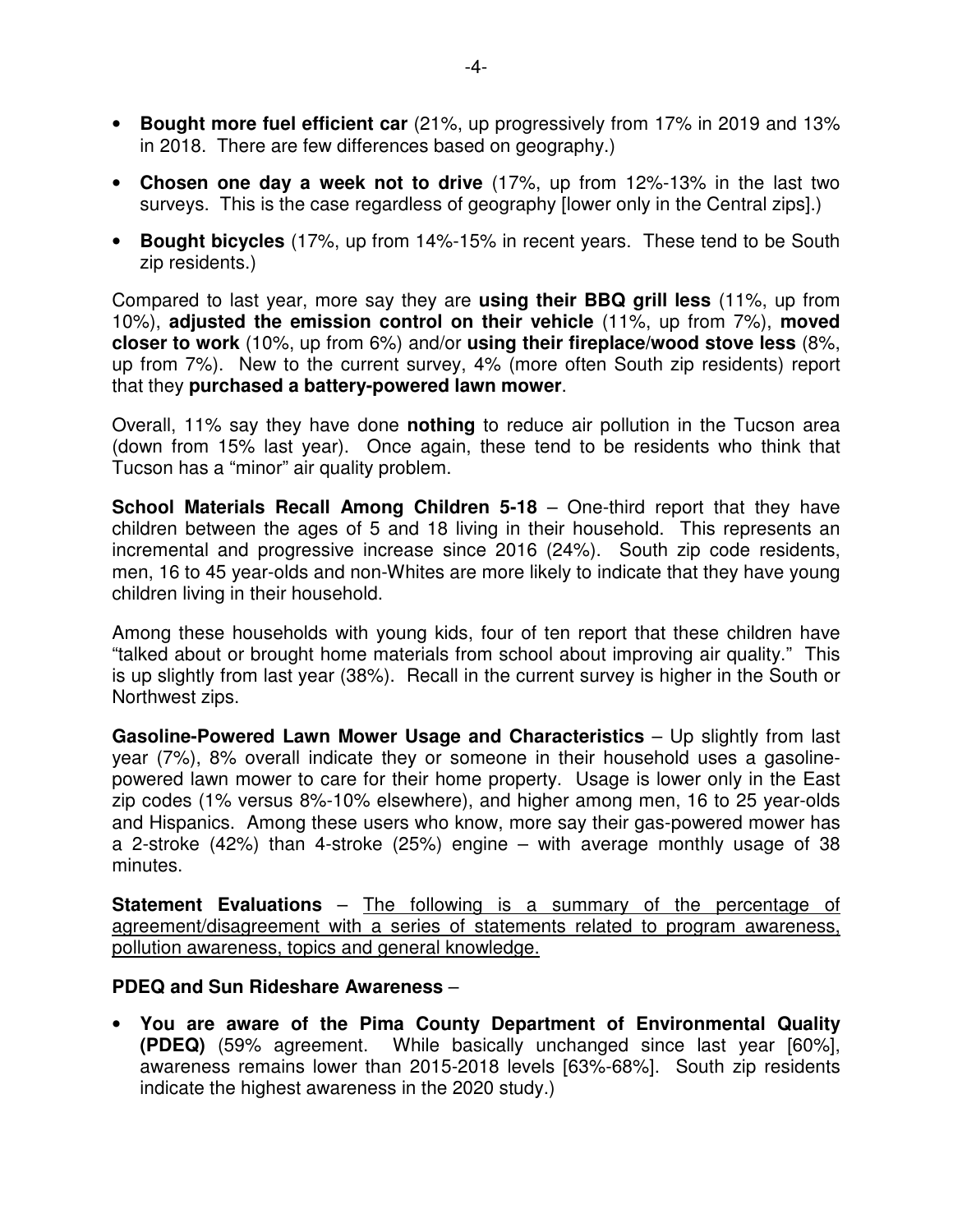• **You are aware of the services provided by Sun Rideshare** (48% agreement, compared to 51%-58% in recent surveys. Awareness is highest in the East zips.)

### **PDEQ Program and Campaign Awareness** –

- **You have seen or heard information about the importance of keeping your tires properly inflated** (76% agreement. This is down from 82%-88% in past years. Still, awareness is generally consistent regardless of geography [elevated in the Central zips].)
- **You have seen or heard the phrase "Healthy Air Is in Our Hands"** (35% agreement, up from three of ten last year. South region residents indicate increased awareness.)

#### **Air Pollution Evaluations** –

- **You are aware that the majority of our air pollution comes from motor vehicle use** (75% agreement, down slightly from 77% last year. There are few differences in agreement based on geography.)
- **You have seen or heard information regarding clean air or air pollution** (73% agreement, down from 80%-84% in the past three surveys. Agreement is higher in the East or Northwest zip codes.)
- **You have seen or heard information that vehicle engine idling causes air pollution** (72% agreement, reflecting an incremental and progressive decline from 2017 [90%]. Agreement is consistent regardless of geography.)
- **Because you want to reduce air pollution, you are generally driving less** (53% agreement, up slightly from last year [52%]. More apt to agree are South or Northwest region residents.)

# **COVID-19 Outbreak Driving Patterns** –

• **Because of the COVID-19 outbreak, you are generally driving less** (74% agreement. East zip residents are more likely to indicate driving less due to the pandemic. Because of the outbreak, how many daily miles are not being driven that otherwise might? Self-reported estimates range from 1 to 100+ miles – for an average of 21.6 miles per day not driven due to the COVID-19 outbreak.)

**Travel Behavior for Shopping** – Prior to the COVID-19 outbreak, 57% of survey respondents said that they would generally **drive alone** to go shopping. This is down from last year (61%), but consistent with our 2018 findings (56%). Instead, a few more said that they (pre-pandemic) would **carpool with 1 to 4 other adults** (29%, up from 25% last year). While pre-pandemic **bus** ridership was unchanged from last year at 4%, a few more reported they used a **bicycle** (from 1% to 3%), **motorcycle** (from 1% to 2%) or **vanpool with 5 or more other adults** (from 0% to 1%). The share who said they **walk** (1%) has dipped from last year's record of high of 7%.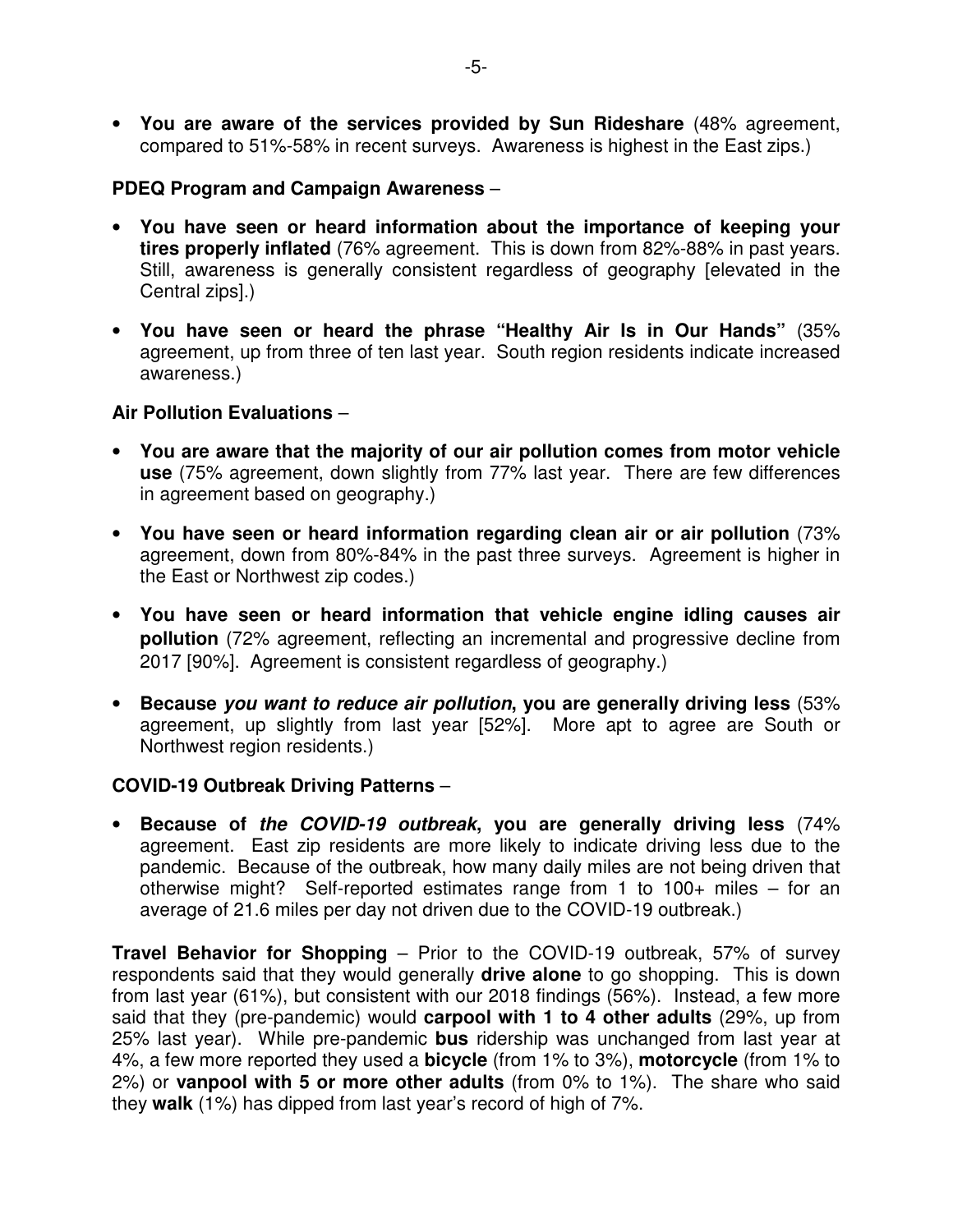**Travel Behavior for Leisure Purposes** – Before the pandemic outbreak, and consistent with 2019 findings, more continued to say they would generally drive alone (48%) than carpool with 1 to 4 other adults (38%) for leisure purposes ("such as dining out, meeting with friends, going to the movies, going to the gym, etc."). In line with prior surveys, fewer overall say they would ride the bus (unchanged since last year at 4%), bicycle (3%, up from 0%), vanpool with 5 or more other adults (2%, up from 1%), motorcycle (unchanged at 2%) or walk (unchanged at 2%).

**Perceived Seriousness of Air Quality Problem** – Like we found last year, two of ten (19%) think that Tucson has a "major" air quality problem. At the same time, a few more now perceive that air quality is a just "minor problem" (from 21% to 25%). Down from 54%-55% since 2016, one-half believe that the air quality problem is "moderate" issue (50%). The remaining 5% remain unsure.

South region residents, men, 16 to 25 year-olds and non-Whites are more likely to think that Tucson has a "major" air quality problem. In line with past surveys, the perception of a "major" air quality issue is higher among those aware of the "Clean Air" Program (27% versus 14% of those unfamiliar) – as well as residents who perceive a progressively more severe stormwater pollution problem. On the other hand, those who perceive a "minor" air quality problem are more apt to be Northwest region residents, older (56+), college graduates and high income types (\$80,000 or more).

**Work Commuting Behavior During the COVID-19 Outbreak** – Allowing survey respondents to select more than one category of response, 30% say that they are currently employed full-time (30 hours or more each week) during the COVID-19 outbreak. Full-time employment is lower only in the East area, and is greater among men, 26 to 55 year-olds, non-Whites and those with a college degree or better. Another 12% are employed part-time (less than 30 hours each week), with little difference based on geography. Another 12% report being currently unemployed, with another 7% who say they are now furloughed due to the COVID-19 outbreak. More than one of four (27%) say they are retired, more often East area respondents and those 56+. The balance (17%) are students (9%) or homemakers (8%).

Among those working full-time or part-time during the COVID-19 outbreak (42% of the total sample), 24% work exclusively for a home-based business. Among the rest, 73% work for another company exclusively, while 3% work both for another company and for a home-based business. South area residents are more apt to work exclusively for a home-based business, while few East area residents do (8%). Instead, employed East region residents are most apt to work exclusively for another company (83%).

Six of ten full-time employees report working a "standard" schedule (8 hour days five days a week) during the COVID-19 outbreak. Another 11% work 10 hour days, 4 days a week, while 4% work 12 hour days, either 3 or 4 days a week. Just 2% say they work 80 hours over 9 days with the  $10<sup>th</sup>$  day off. Meanwhile two of ten work some "other" workweek option or say their schedule varies (21%). South or East residents are more apt to utilize some type of compressed workweek during the COVID-19 outbreak.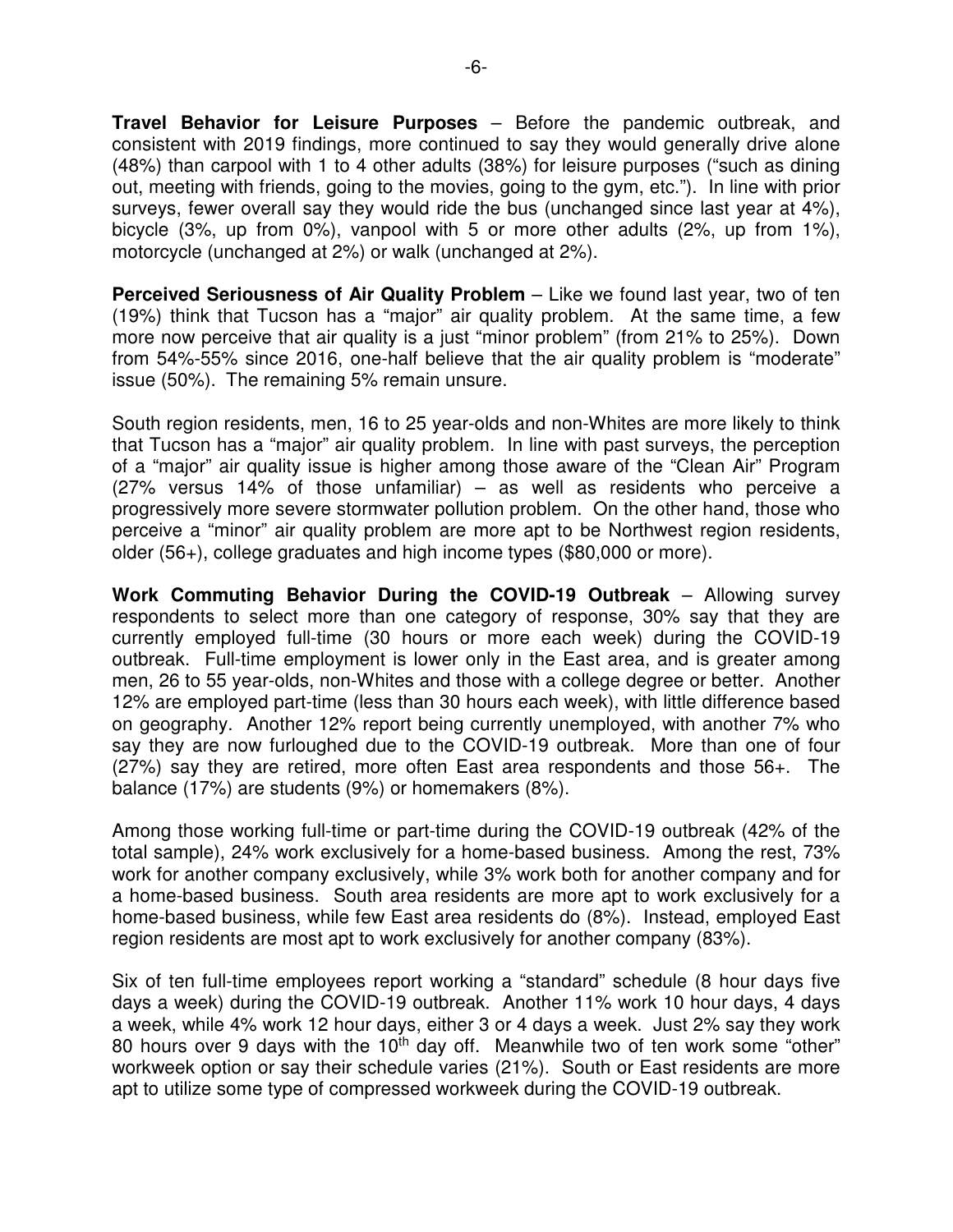With the various stay-at-home orders in place, it is not surprising that 41% of those who work outside the home or attend school **work at home instead of driving to work** (with a frequency of usage of 3.9 days). Teleworking is somewhat higher in the Northwest (45%) and East (48%) zips. Another 16% **attend classes at home instead of going to school**, with an average of 4.4 days. South and Central residents are more apt to attend classes from home instead of going to school. Others **walk to work or school** (19% usage for 2.6 days on average) and/or **carpool/vanpool** (18% usage for 2.5 days on average). Still, during the COVID-19 outbreak, 61% utilize **single passenger commuting to work or school**. The average frequency of use is 3.8 days.

**Most Used Mode of Transportation for Work/School Commute During the COVID-19 Outbreak** – Overall, 42% say that **single-passenger vehicle commuting** is their **most-used** method of transportation during the COVID-19 outbreak.

Another 27% say their current primary commute mode is **telecommuting**, while one of ten indicate **attending classes from home instead of going to school** is their mostused commute method during the COVID-19 outbreak. Only South area residents are less apt to primarily telework. As might be expected, those who primarily take classes from home tend to be younger (16 to 25). At the same time, 6% each are either primarily **carpooling** or **walking** during the COVID-19 outbreak. Another 4% **take the bus** as their primary mode of transportation to work or school during the COVID-19 outbreak, while nearly as many report primarily **riding a bike** (3%). Few are primarily **taking the streetcar** or **riding a motorcycle** (1% each).

**Miles Traveled to Work or School During the COVID-19 Outbreak** – During the COVID-19 outbreak, one of four (26%) say that they have a commute of 5 miles or less. Another 37% indicate they commute between 6 and 10 miles, and 10% say their commute is between 11 and 14 miles. The balance (27%) travel 15 miles or more. Geographically, Northwest area residents are most apt to report a commute of 15 or more miles (48%), while three of four East (74%) or Central (76%) zip code residents commute 10 miles or less.

**Telecommuting During the COVID-19 Outbreak** – Among those working outside the home during the COVID-19 outbreak (32% of the total sample), one-half say they have the option of telecommuting or teleworking ("working from home as an alternative to going in to your office or place of business during regular business hours"). COVID-19 telecommuters tend to be Northwest or East residents (54% each). Among teleworkers during the COVID-19 outbreak, 48% do so 5+ days per week, while most of the rest (42%) telecommute 2 to 4 days a week. Among the rest, 5% telecommute about once a week and 4% do so 2 to 3 times a month, with the remaining 1% teleworking once a month.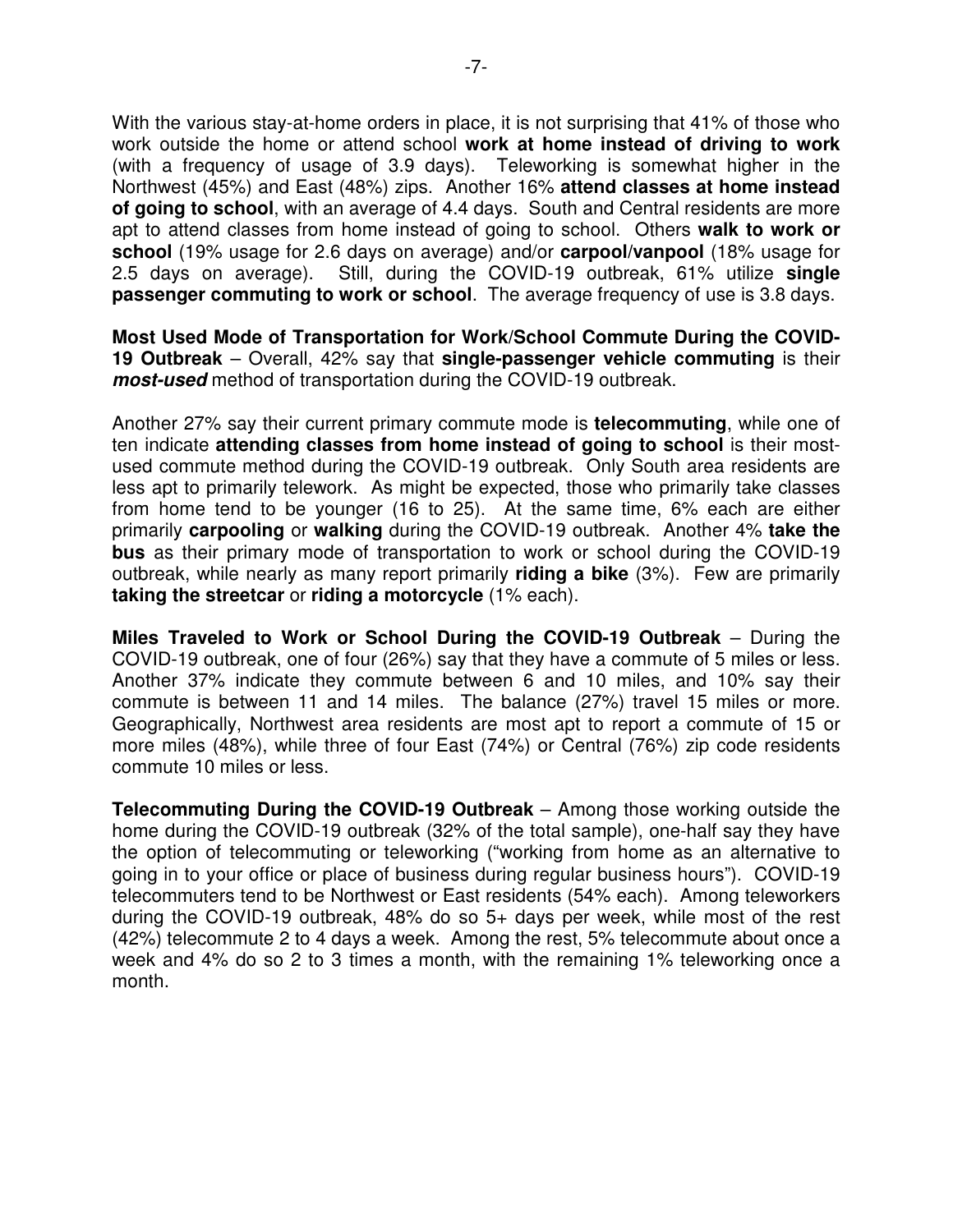**Daily Commuter Miles Saved Through Alternate Modes During the COVID-19 Outbreak** – Based on the combination of results related to the modes of commuter travel and distances traveled with April 2020 employment estimates (Source: Arizona Office of Employment and Population Statistics), **we estimate that the reduction of single-occupant vehicles commuting through the use of alternative methods of travel saves 4,632,871 vehicle miles per day during the COVID-19 outbreak – or 55% of total miles driven/not driven**. This is primarily due to the high number of workers and students telecommuting or attending classes from home during the outbreak.

|                     |        | (B)      | (C)          | (D)          | (E)          | (E)          |
|---------------------|--------|----------|--------------|--------------|--------------|--------------|
|                     | (A)    | # Daily  | Average      | Total        |              | <b>Miles</b> |
|                     | % Take | Commuter | Commuter     | <b>Miles</b> | <b>Miles</b> | <b>Not</b>   |
| Mode                | Mode   | Trips    | <b>Miles</b> | Traveled     | Driven       | Driven       |
| Drive alone         | 61%    | 295,122  | 12.1         | 3,570,976    | 3,570,976    | -0-          |
| Motorcycle          | 3%     | 10,145   | 8.2          | 83,189       | 83,189       | -0-          |
| Carpool             | 18%    | 57,221   | 10.1         | 577,932      | 199,287      | 378,645      |
| <b>Bus</b>          | 9%     | 31,460   | 7.8          | 245,388      | 7,011        | 238,377      |
| Bicycle             | 10%    | 29,763   | 9.4          | 279,772      | -0-          | 279,772      |
| <b>Walk</b>         | 19%    | 62,806   | 4.2          | 263,785      | -0-          | 263,785      |
| Streetcar           | 4%     | 10,791   | 7.4          | 79,853       | -0-          | 79,853       |
| l Telecommute       | 41%    | 202,514  | 11.9         | 2,409,917    | -0-          | 2,409,917    |
| School from home    | 16%    | 89,162   | 9.1          | 811,374      | -0-          | 811,374      |
| Compressed workweek | 11%    | 14,628   | 11.7         | 171,148      | -0-          | 171,148      |
| <b>TOTALS:</b>      | --     | 803,612  | --           | 8,493,334    | 3,860,463    | 4,632,871    |

#### **2020 Estimated Number of Work/School Miles Saved Through Alternative Modes During the COVID-19 Outbreak**

(A) From Table 26.<br>(B) Based on numb

Based on number of work/school commuters in survey, percentage using mode and number of days/week mode used.

(C) From Table 26c.<br>(D)  $(D) = (B) \times (C)$ . (D)  $(D) = (B) \times (C)$ .<br>
(E) Carpool: based

Carpool: based on workers average carpool/vanpool of 2.9 (from Table 26b). Bus: based on average of 35 riders/bus. Walk/bicycle/streetcar/telecommute/compressed workweek: no polluting vehicles used.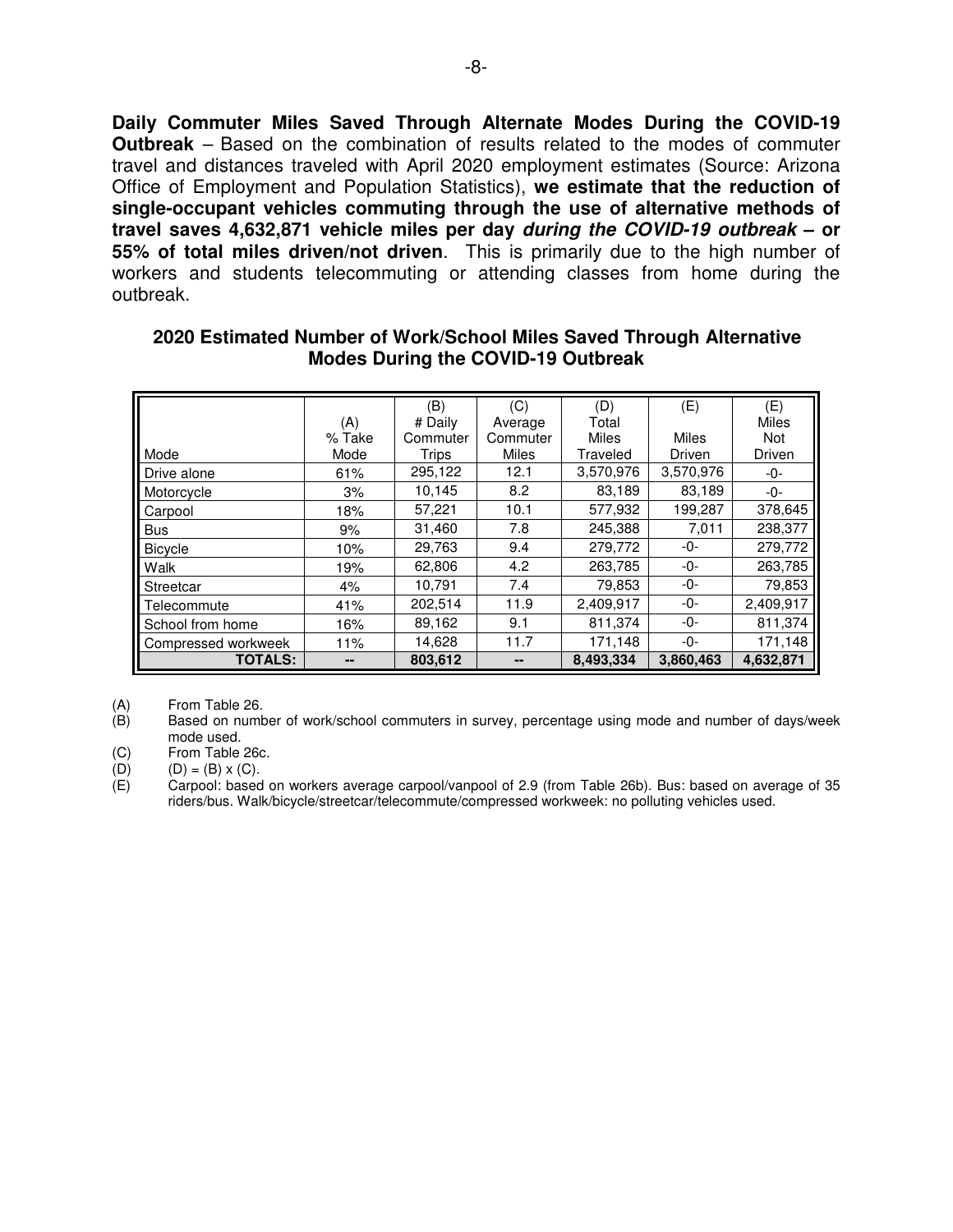**Work Commuting Behavior Prior to the COVID-19 Outbreak** – When asked about their employment status **prior** to the COVID-19 outbreak, and again allowing survey respondents to select more than one category, 42% say that they were employed fulltime (30+ hours each week). This compares to 38% full-time employment in 2019. Prepandemic full-time employment was lower only in the East region. Consistent with prior years, 12% report working part-time prior to the COVID-19 outbreak. Part-time employment was lower only in the South region. Unchanged since 2018, 9% say they were unemployed prior to the COVID-19 outbreak, with little difference based on area of residence. Similar to last year, 26% in the current survey were retired prior to the COVID-19 outbreak, more often East region respondents. In line with the past two years, about one of ten each were students (10%) or homemakers (8%).

Among those who worked full-time or part-time prior to the COVID-19 outbreak (54% of the total sample), 19% worked exclusively for a home-based business. This is down slightly from last year (21%). Of those who worked outside the home prior to the COVID-19 outbreak, 76% worked for another company exclusively, while 5% worked for both another company and a home-based business. South zip code residents were more apt to work exclusively for a home-based business.

Prior to the COVID-19 outbreak, 69% of full-time employees report working a "standard" schedule (8 hour days five days a week). This is down somewhat from last year (75%), but consistent with 2018 (69%). Another 9% worked 10 hour days, 4 days a week (up from 6% last year), and 3% worked a 12 hour day, either 3 or 4 days a week (down slightly from 5% last year). Generally consistent with last year, 2% report working 80 hours over 9 days with the  $10<sup>th</sup>$  day off. Up from 2019, 17% indicate some "other" workweek options or say their workweek varied prior to the COVID-19 outbreak. East or Northwest area residents are more apt to have utilized some type of compressed workweek.

Down from last year (80%), 71% utilized **single passenger commuting to work or school** prior to the COVID-19 outbreak. The average frequency of use was 4.5 days, down just slightly from 4.6 last year. South area residents were somewhat less likely to drive alone at least one day per week prior to the COVID-19 outbreak (61% versus 69%-82% in other areas). At the same time, Northwest (49%) and Central (47%) residents were most apt to drive alone 5+ days per week.

**Use of Alternative Work/School Commute Travel Methods Prior to the COVID-19 Outbreak** – The following is a summary of the pre-pandemic usage of alternative modes for commute travel as measured in this survey:

• **Walk to work or school** (Up from last year [20%], 23% say they walked to work or school prior to the COVID-19 outbreak, with an increase in average days [from 2.4 to 2.8 days]. Walking to work or school was more common among South area residents.)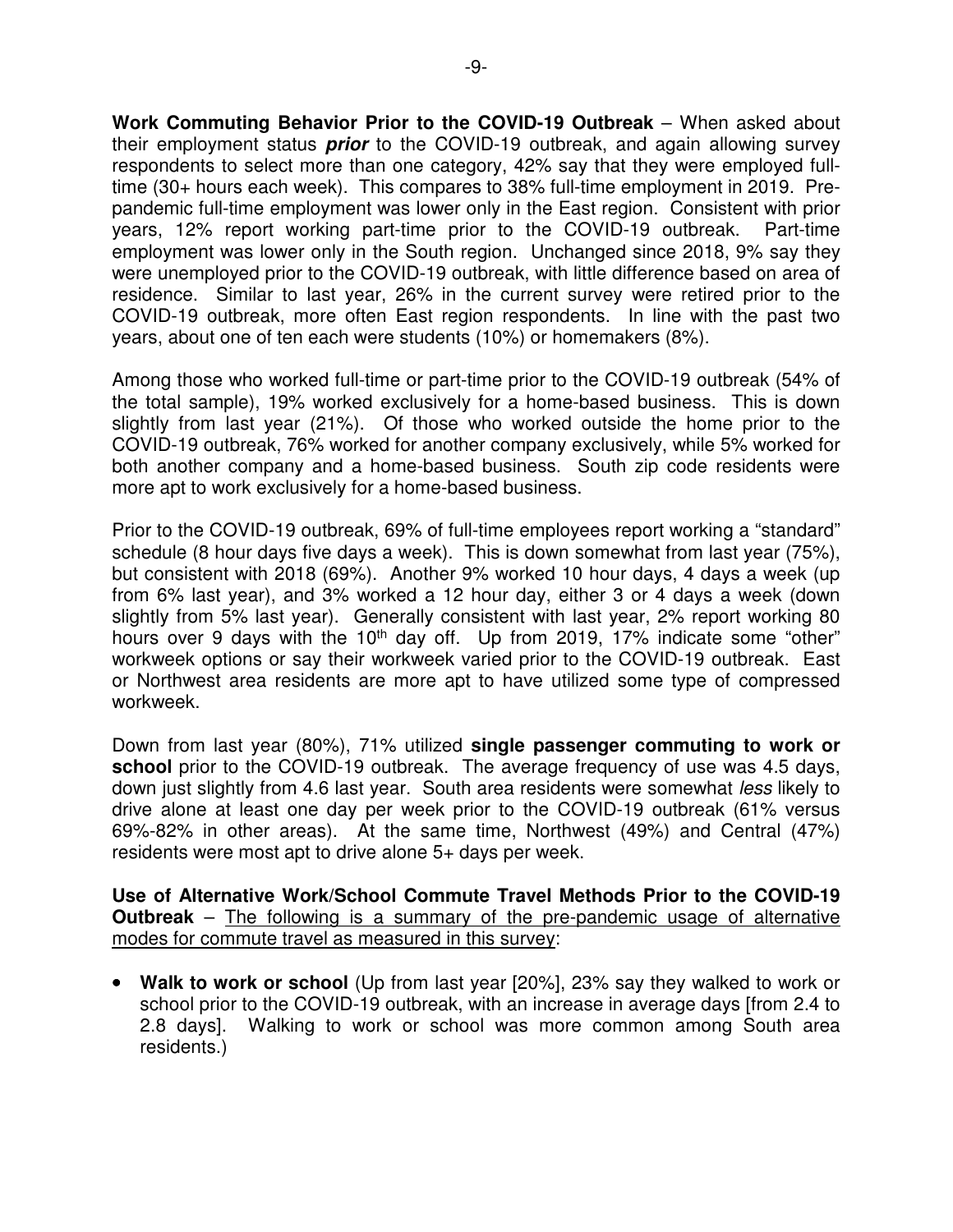- **Carpool/Vanpool** (Up from last year [19%], 21% indicate they carpooled or vanpooled at least one day per week prior to the COVID-19 outbreak. Average frequency has also upticked [from 3.1 to 3.2 days]. Only Northwest area residents were less likely to carpool at least one day a week [18% versus 21%-23% in other areas].)
- • **Work at home instead of driving to work** (Down slightly from last year [20%], 18% say they telecommuted prior to the COVID-19 outbreak – although frequency of usage has increased [from 2.8 to 3.0 days]. East zip residents were more apt to telework.)
- • **Take the bus to work or school** (Bus ridership has rebounded to 2018 levels [15%, up from 12% last year], with an increase in average days as well [from 2.6 to 3.2]. South and Central area residents are more apt to take the bus.)
- • **Ride a bike to work or school** (Down slightly from last year [13%], 11% indicate riding a bike to work or school prior to the COVID-19 outbreak. The frequency has ticked slightly upward [from 2.5 to 2.6 days]. Only East area residents are less apt to ride a bike to work or school.)
- • **Attend classes at home instead of going to school** (About one of ten [9%] report attending classes at home instead of going to school prior to the COVID-19 outbreak, with a 3.5 day average frequency.)
- • **Take the streetcar to work or school** (Up from last year [4%], 7% say they took the streetcar prior to the COVID-19 outbreak. However, the frequency of usage has decreased [from 3.2 days to 1.7 days].)
- **Ride a motorcycle to work or school** (Up from last year [4%], 6% indicate riding a motorcycle to work or school, with a slight decline in frequency [from 2.9 to 2.8 days].)

**Most Used Mode of Transportation for Work/School Commute Prior to the COVID-19 Outbreak** – Down from two-thirds in 2018 and 2019, 59% of pre-pandemic commuters indicate that **single-passenger vehicle commuting** was their **most-used** method of transportation.

Returning to pre-2017 levels, 11% were primarily **carpooling** prior to the COVID-19 outbreak. Carpool primaries were more apt to be South zip residents. Up from last year (5%), 8% report that **taking the bus** was their most used method of transportation prior to the COVID-19 outbreak. Another 7% say they primarily **telecommuted** prior to the COVID-19 outbreak (unchanged from 2019 levels). In line with last year, 5% were **walking** for their most used mode of commute transportation prior to the COVID-19 outbreak, regardless of area of residence. Down slightly from last year (5%), 4% were **riding a bike** as their primary mode of transportation to work or school. As many were primarily **riding a motorcycle** (4%, up from 1%).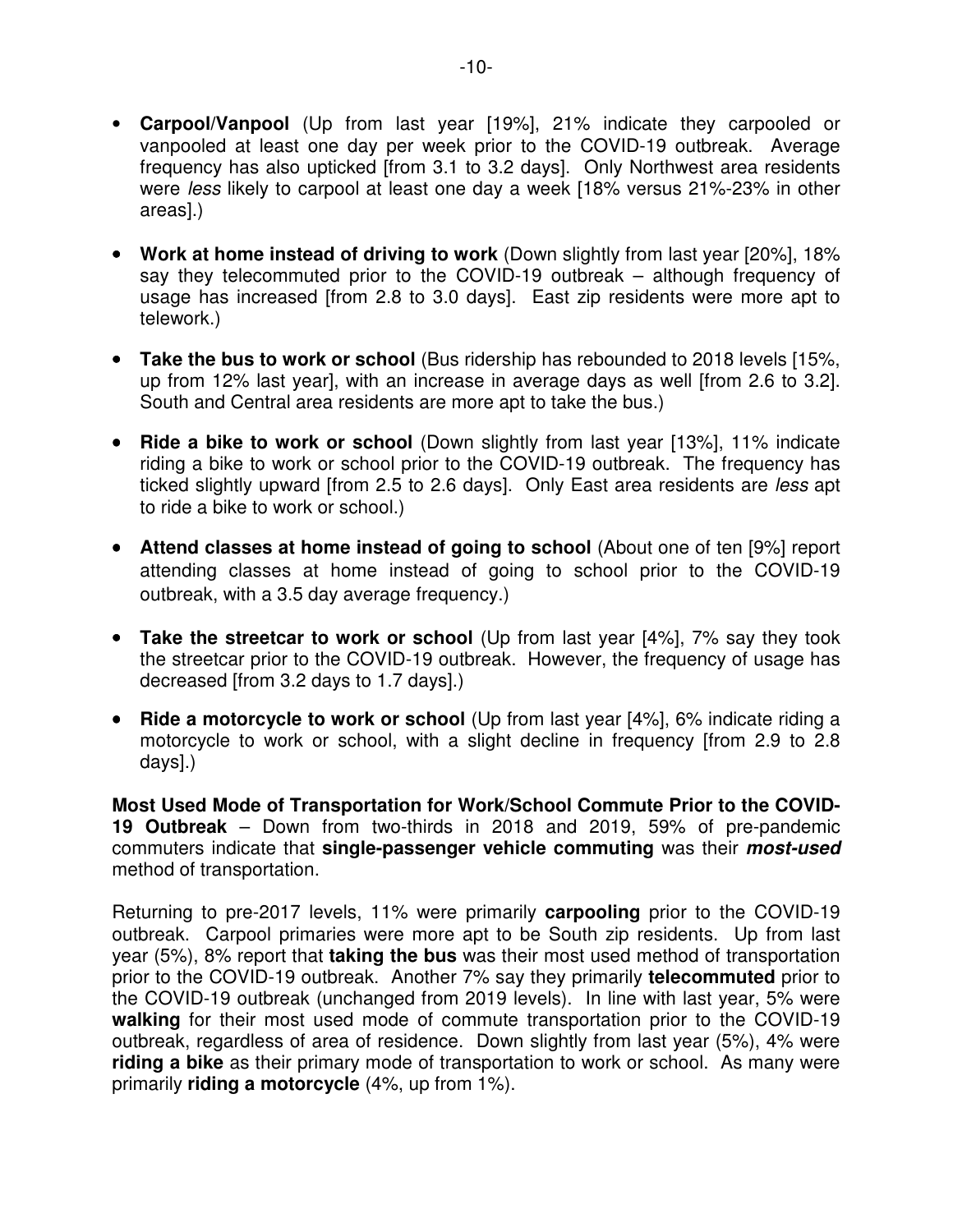**Miles Traveled to Work or School Prior to the COVID-19 Outbreak** – Before the COVID-19 outbreak, one of four (26%) indicate they had a commute of 5 miles or less (down from 30% in 2019). Another one-third say their pre-pandemic commute was between 6 and 10 miles (compared to 23% last year), while 11% commuted 11 to 14 miles (down from 17%). Similar to last year, 30% traveled 15 miles or more. Geographically, Northwest area residents were most apt to have a pre-pandemic commute of 15+ miles (44%). Meanwhile, the vast majority of East (70%), Central (66%) and South (64%) zip code residents commuted 10 miles or less.

**Telecommuting Prior to the COVID-19 Outbreak** – Up slightly from last year (17%), two of ten who worked outside the home prior to the COVID-19 outbreak indicate that they telecommuted. Teleworkers prior to the outbreak were more apt to be East area residents (28%). Among pre-pandemic telecommuters, seven of ten say they did so more than once a week. This is represents progressive improvement from 58% last year and 44% in 2018. Another 26% teleworked (prior to the outbreak) about once a week (up from 12% last year).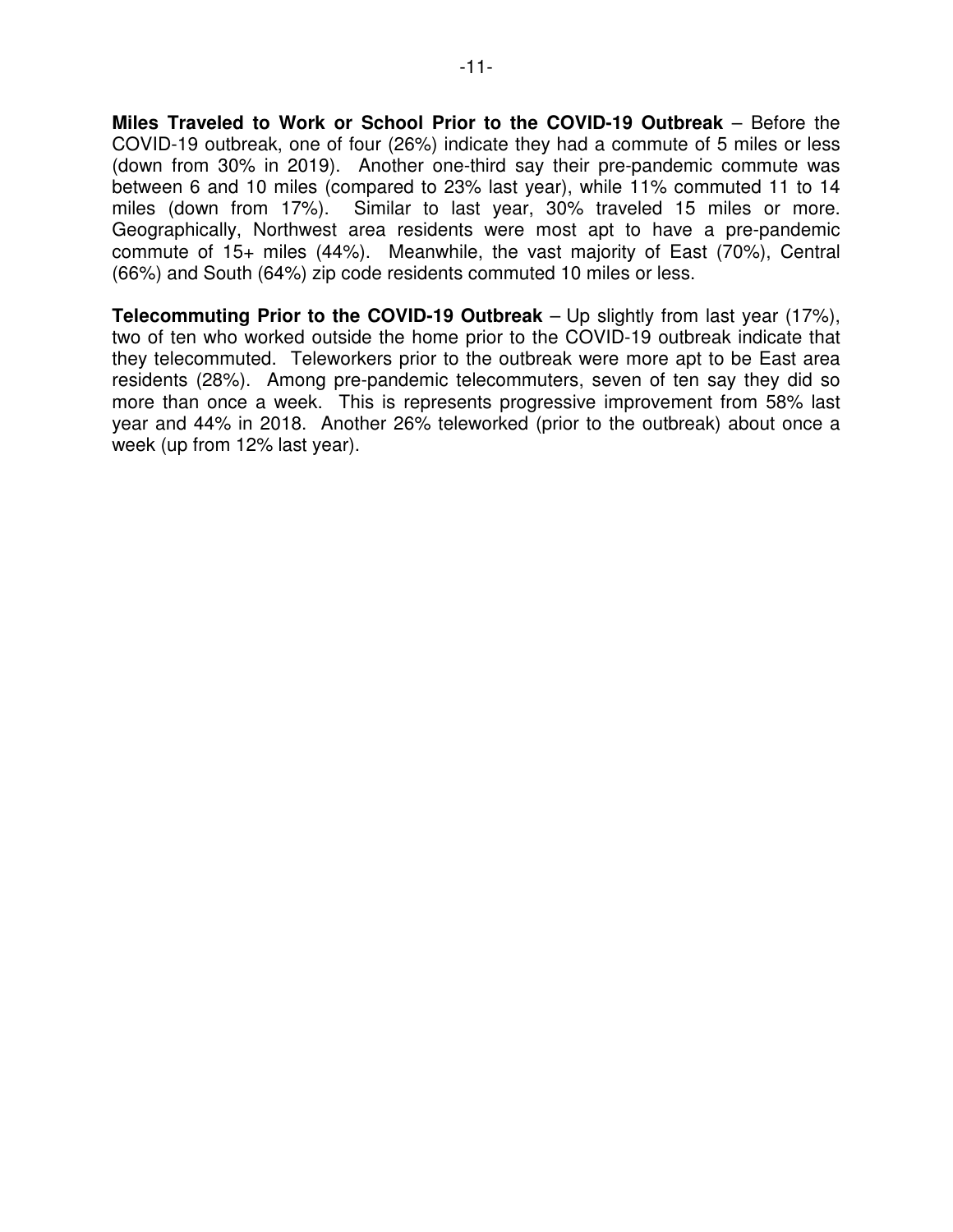**Daily Commuter Miles Saved Through Alternate Modes Prior to the COVID-19 Outbreak** – Based on the combination of results related to the modes of pre-pandemic commuter travel and distances traveled with February 2020 employment estimates (Source: Arizona Office of Employment and Population Statistics), **we estimate that the reduction of single-occupant vehicles commuting through the use of alternative methods of travel saves 3,776,177 vehicle miles per day – or 38% of total miles driven/not driven prior to the COVID-19 outbreak.** The percentage of miles saved has increased from last year (30%), but tracks with results from 2018 (38%). This is due to a decrease in single-passenger travel (from 80% to 71%) and an increase in the participation rate and/or frequency of use of many of the alternate modes – as well as the addition of the alternate use category for attending classes from home.

|                     |        | (B)      | (C)      | (D)        | (E)          | (E)          |
|---------------------|--------|----------|----------|------------|--------------|--------------|
|                     | (A)    | # Daily  | Average  | Total      |              | <b>Miles</b> |
|                     | % Take | Commuter | Commuter | Miles      | <b>Miles</b> | <b>Not</b>   |
| Mode                | Mode   | Trips    | Miles    | Traveled   | Driven       | Driven       |
| Drive alone         | 71%    | 439,685  | 12.8     | 5,627,968  | 5,627,968    | -0-          |
| Motorcycle          | 6%     | 22,757   | 9.1      | 207,089    | 207,089      | -0-          |
| Carpool             | 21%    | 92,684   | 11.4     | 1,056,598  | 422,639      | 633,959      |
| <b>Bus</b>          | 15%    | 64,962   | 9.6      | 623,635    | 17,818       | 605,817      |
| <b>Bicycle</b>      | 11%    | 39,901   | 10.1     | 403,000    | -0-          | 403,000      |
| Walk                | 23%    | 87,236   | 4.6      | 401,286    | -0-          | 401,286      |
| Streetcar           | 7%     | 16,510   | 7.6      | 125,476    | -0-          | 125,476      |
| Telecommute         | 18%    | 74,479   | 14.4     | 1,072,498  | -0-          | 1,072,498    |
| School from home    | 9%     | 43,694   | 8.2      | 358,291    |              | 358,291      |
| Compressed workweek | 10%    | 14,068   | 12.5     | 175,850    | -0-          | 175,850      |
| <b>TOTALS:</b>      |        | 895,976  |          | 10,051,691 | 6,275,514    | 3,776,177    |

#### **2020 Estimated Number of Work/School Miles Saved Through Alternative Modes Prior to the COVID-19 Outbreak**

(A) From Table 32.<br>(B) Based on numb

Based on number of work/school commuters in survey, percentage using mode and number of days/week mode used.

(C) From Table 32c.<br>(D)  $(D) = (B) \times (C)$ .

(D)  $(D) = (B) \times (C)$ .<br>(E) Carpool: based

Carpool: based on workers average carpool/vanpool of 2.5 (from Table 32b). Bus: based on average of 35 riders/bus. Walk/bicycle/streetcar/telecommute/compressed workweek: no polluting vehicles used.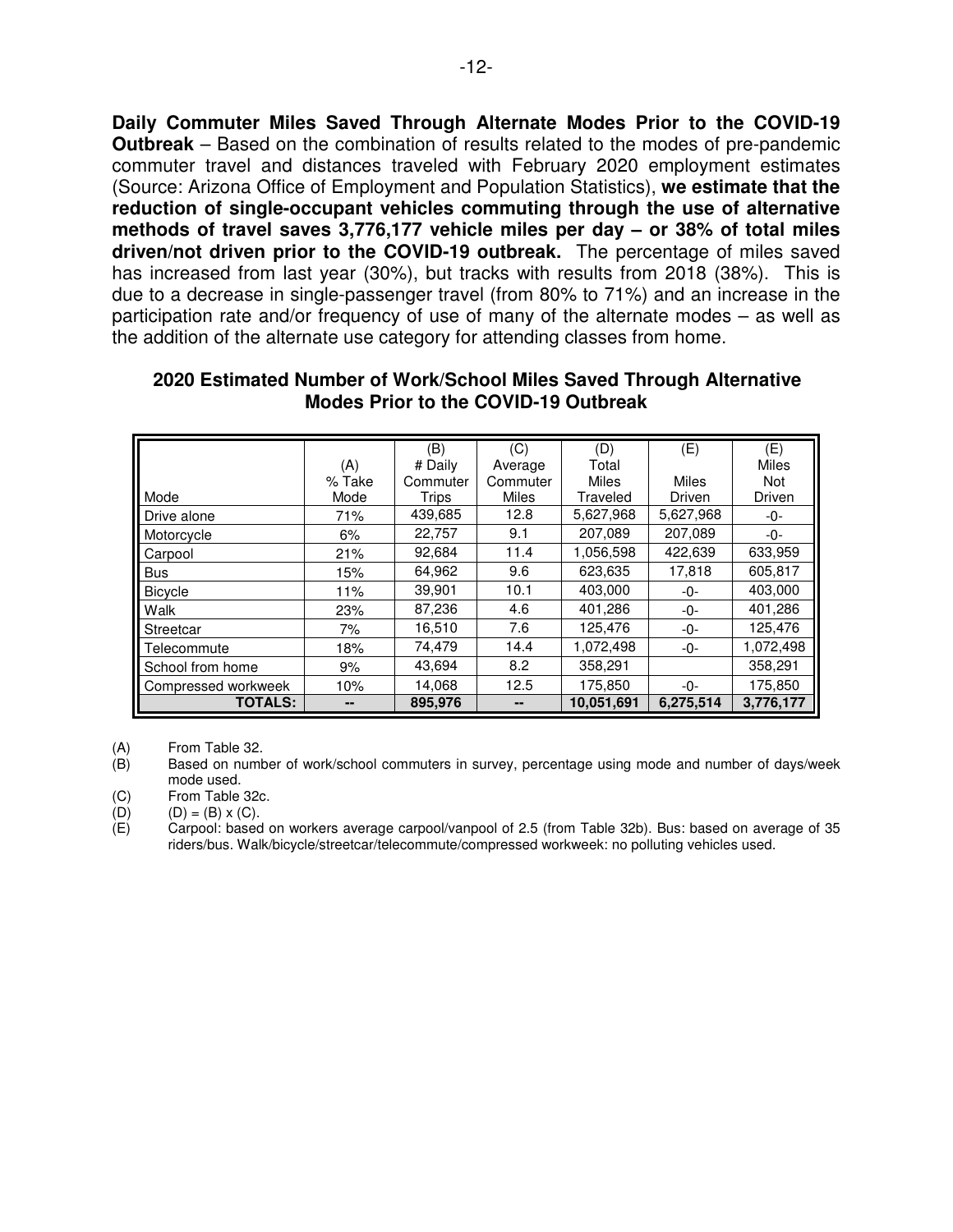**Daily Shopping/Leisure Miles Saved Through Alternate Modes Prior to the COVID-19 Outbreak** – Combining trip frequency/length estimates provided by Pima Association of Governments with the "most used" methods of pre-pandemic transportation (Tables 18/19 in our report), we can further estimate daily vehicle miles saved through the use of alternative modes for shopping and leisure purposes. As indicated below, we estimate that the reduction of single-occupant vehicles commuting through the use of alternative methods of pre-pandemic travel for **shopping** saves 533,175 vehicle miles per day, or 27% of total miles driven/not driven (down slightly from 29% in 2019).The number of **leisure** travel miles saved daily is 2,877,275 – 33% of total miles driven/not driven (down slightly from 35% last year, due primarily to increased single passenger travel and less carpooling). These compare to a savings of 3,776,177 vehicle miles per day in pre-pandemic **travel to work or school** (or 38% of total miles driven/not driven).

**2020 Estimated Number of Shopping Miles Saved Through Alternative Modes (Prior to the COVID-19 Outbreak)** 

|                 | (A)        | (B)      | (C)      | (D)          | (E)       | (E)          |
|-----------------|------------|----------|----------|--------------|-----------|--------------|
|                 | % Take     | # Daily  | Average  | Total        |           | <b>Miles</b> |
|                 | Mode       | Shopping | Shopping | <b>Miles</b> | Miles     | <b>Not</b>   |
| Mode            | Most Often | Trips    | Miles    | Traveled     | Driven    | Driven       |
| Drive alone     | 57.4%      | 398,487  | 5.00     | 1,143,658    | 1,143,658 | 0            |
| Motorcycle      | $2.0\%$    | 398.487  | 5.00     | 39,849       | 39.849    | 0            |
| Carpool/Vanpool | 30.8%      | 398,487  | 5.00     | 613,670      | 245,468   | 368,202      |
| Bus             | 4.2%       | 398,487  | 5.00     | 83,682       | 2,391     | 81,291       |
| <b>Walk</b>     | $1.2\%$    | 398,487  | 5.00     | 23,909       | O         | 23,909       |
| <b>Bicycle</b>  | 2.8%       | 398,487  | 5.00     | 55,788       | 0         | 55,788       |
| Streetcar       | 0.2%       | 398,487  | 5.00     | 3,985        | 0         | 3,985        |
| <b>TOTALS:</b>  |            |          |          | 1,964,541    | 1,431,366 | 533,175      |

(A) From Table 18.<br>
(B) Source: Pima A<br>
(C) Source: Pima A Source: Pima Association of Governments.

(C) Source: Pima Association of Governments.<br>(D)  $(D) = (A) \times (B) \times (C)$ .

(D)  $(D) = (A) \times (B) \times (C)$ .<br>
(E) Carpool: based on v Carpool: based on workers average carpool/vanpool of 2.5 (from Table 32b). Bus: based on average of 35 riders/bus. Walk/bicycle/streetcar: no polluting vehicles used.

# **2020 Estimated Number of Leisure Miles Saved Through Alternative Modes (Prior to the COVID-19 Outbreak)**

|                 | (A)        | (B)       | (C)     | (D)       | (E)       | (E)          |
|-----------------|------------|-----------|---------|-----------|-----------|--------------|
|                 | % Take     | # Daily   | Average | Total     |           | <b>Miles</b> |
|                 | Mode       | Leisure   | Leisure | Miles     | Miles     | Not          |
| Mode            | Most Often | Trips     | Miles   | Traveled  | Driven    | Driven       |
| Drive alone     | 47.8%      | 1,518,736 | 5.78    | 4,196,025 | 4,196,025 | 0            |
| Motorcycle      | 2.0%       | 1,518,736 | 5.78    | 175,566   | 175,566   | $\Omega$     |
| Carpool/Vanpool | 39.8%      | 1,518,736 | 5.78    | 3,493,761 | 1,397,504 | 2,096,257    |
| <b>Bus</b>      | 3.6%       | 1,518,736 | 5.78    | 316,019   | 9,029     | 306,990      |
| Walk            | 2.0%       | 1,518,736 | 5.78    | 175,566   | 0         | 175,566      |
| <b>Bicycle</b>  | 2.8%       | 1,518,736 | 5.78    | 245,792   | 0         | 245,792      |
| Streetcar       | 0.6%       | 1,518,736 | 5.78    | 52,670    | $\Omega$  | 52,670       |
| <b>TOTALS:</b>  |            |           |         | 8,655,399 | 5,778,124 | 2,877,275    |

(A) From Table 19.<br>(B) Source: Pima A Source: Pima Association of Governments.

(C) Source: Pima Association of Governments.<br>(D)  $(D) = (A) \times (B) \times (C)$ .

(D)  $(D) = (A) \times (B) \times (C)$ .<br>
(E) Carpool: based on w

Carpool: based on workers average carpool/vanpool of 2.5 (from Table 32b). Bus: based on average of 35 riders/bus. Walk/bicycle/streetcar: no polluting vehicles used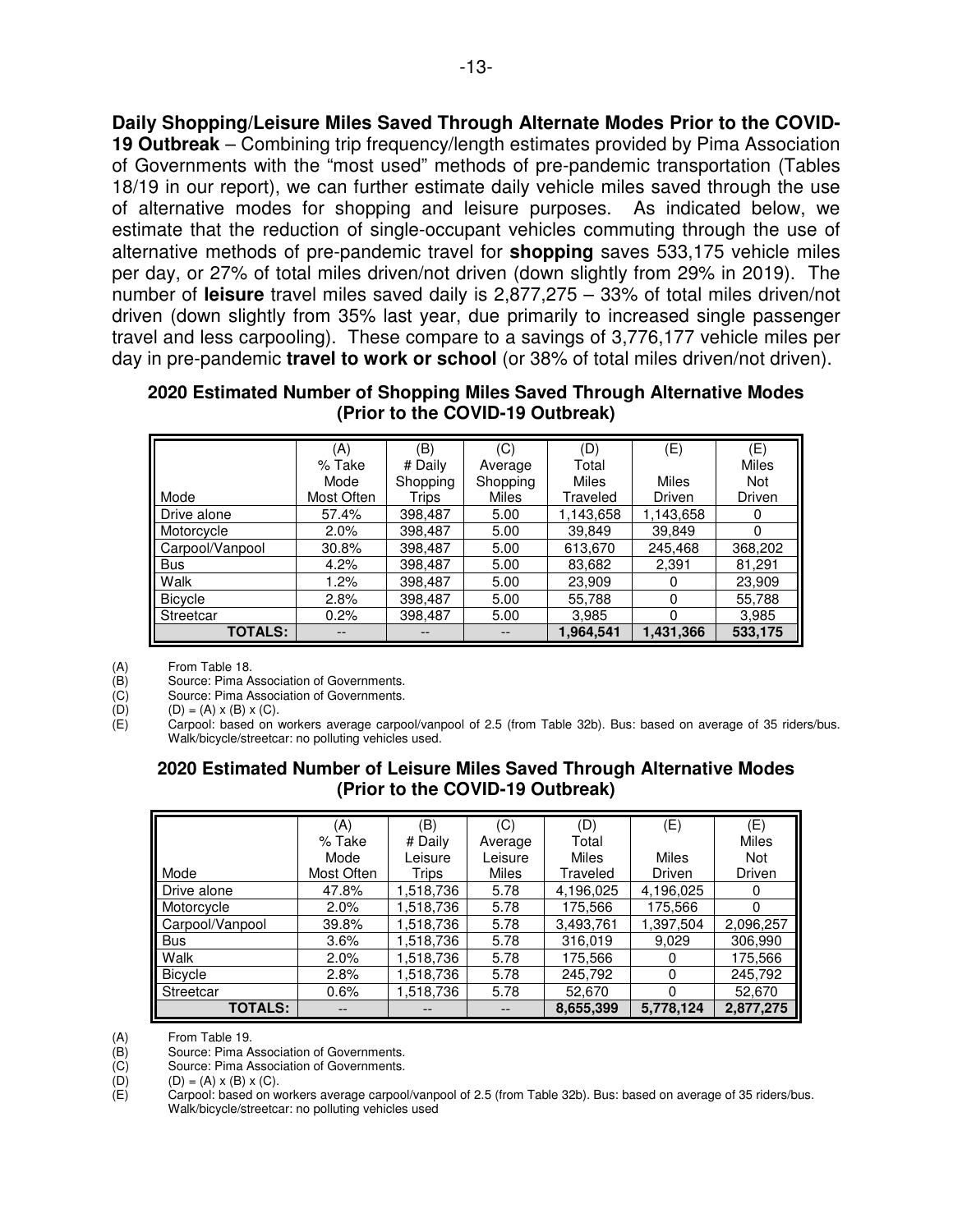# **Final Air Quality Campaign Observations**

Awareness of the Pima County "Clean Air" Program (42%) is basically unchanged from the 2019 survey (43%). Similarly, 82% remain familiar with at least one "Clean Air" event (up slightly from 81% last year). As we have found in past surveys, there continues to be a significant difference in key attitudes and behaviors related to air quality among those familiar of the "Clean Air" Program and those who are not (42% and 48%, respectively). This relationship is once again readily apparent, as summarized in the comparative displays below.

|                                      |                   |       | "Clean Air" Program |
|--------------------------------------|-------------------|-------|---------------------|
| Some key differences:                | <b>Difference</b> | Aware | <b>Unaware</b>      |
|                                      |                   | (42%) | (48%)               |
| <b>Air Quality Event Awareness</b>   |                   |       |                     |
| <b>Travel Reduction Program</b>      |                   |       |                     |
| 2020                                 | $+133%$           | 42%   | 18%                 |
| 2019                                 | $+250%$           | 35%   | 10%                 |
| <b>Walk and Bike to School Day</b>   |                   |       |                     |
| 2020                                 | $+100%$           | 58%   | 29%                 |
| 2019                                 | $+71%$            | 60%   | 35%                 |
| Cyclovia                             |                   |       |                     |
| 2020                                 | $+81%$            | 38%   | 21%                 |
| 2019                                 | $+82%$            | 40%   | 22%                 |
| <b>Bike to Work Day</b>              |                   |       |                     |
| 2020                                 | $+80%$            | 74%   | 41%                 |
| 2019                                 | $+62%$            | 68%   | 42%                 |
| <b>Bike Fest</b>                     |                   |       |                     |
| 2020                                 | $+77%$            | 55%   | 31%                 |
| 2019                                 | $+83%$            | 55%   | 30%                 |
| Earth Day Festival                   |                   |       |                     |
| 2020                                 | +59%              | 73%   | 46%                 |
| 2019                                 | $+52%$            | 73%   | 48%                 |
| Participation in a "Clean Air" event |                   |       |                     |
| 2020                                 | +278%             | 34%   | 9%                  |
| 2019                                 | $+144%$           | 22%   | 9%                  |

 **On average, there is a 115% higher awareness and/or participation in "Clean Air" events or programs among those familiar with the "Clean Air" Program (compared to 106% in 2019).**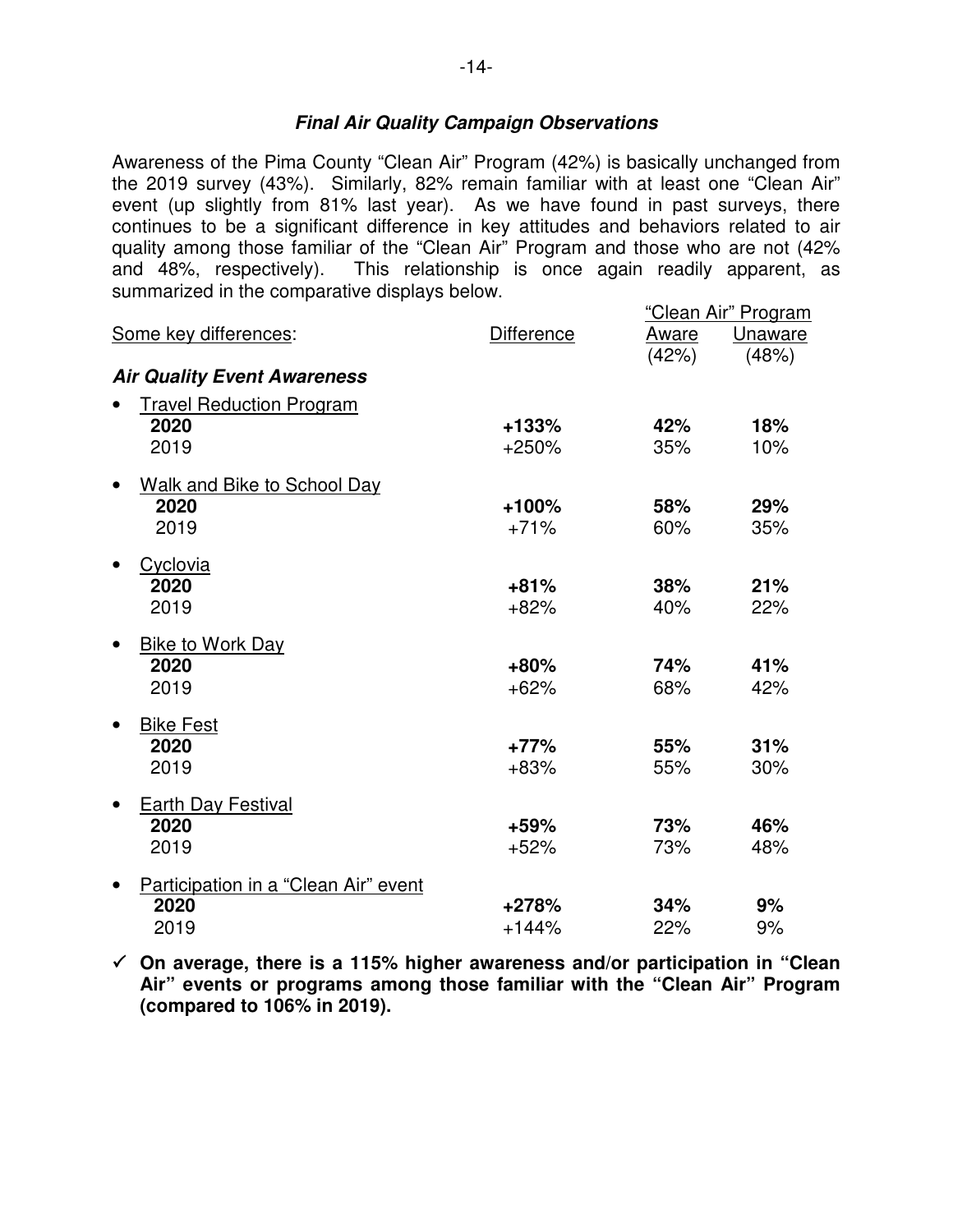|                                              |            |       | "Clean Air" Program |
|----------------------------------------------|------------|-------|---------------------|
| Some key differences:                        | Difference | Aware | Unaware             |
|                                              |            | (42%) | (48%)               |
| <b>PDEQ and Sun Rideshare Awareness</b>      |            |       |                     |
| Aware of PDEQ<br>$\bullet$                   |            |       |                     |
| 2020                                         | $+124%$    | 83%   | 37%                 |
| 2019                                         | $+89%$     | 83%   | 44%                 |
| Aware of Sun Rideshare services<br>$\bullet$ |            |       |                     |
| 2020                                         | $+54%$     | 60%   | 39%                 |
| 2019                                         | $+42%$     | 64%   | 45%                 |

 **On average, there is a 89% greater awareness of PDEQ and Sun Rideshare services among those aware of the "Clean Air" Program (compared to 66% in 2019).** 

# **PDEQ Activity Understanding**

|           | Seen or heard information that vehicle<br>engine idling causes air pollution<br>2020<br>2019 | $+25%$<br>$+21%$ | 80%<br>85% | 64%<br>70% |
|-----------|----------------------------------------------------------------------------------------------|------------------|------------|------------|
| $\bullet$ | Seen or heard information<br>regarding clean air or air pollution                            |                  |            |            |
|           | 2020                                                                                         | $+21%$           | 81%        | 67%        |
|           | 2019                                                                                         | $+21%$           | 92%        | 76%        |
| $\bullet$ | Aware that majority of air pollution<br>comes from motor vehicle use                         |                  |            |            |
|           | 2020                                                                                         | $+10%$           | 79%        | 72%        |
|           |                                                                                              |                  |            |            |
|           | 2019                                                                                         | $+17%$           | 84%        | 72%        |
| $\bullet$ | Seen or heard information about the                                                          |                  |            |            |
|           | importance of keeping tires properly inflated                                                |                  |            |            |
|           | 2020                                                                                         | $+9%$            | 81%        | 74%        |
|           | 2019                                                                                         | $+10%$           | 88%        | 80%        |

 **On average, there is a 16% higher understanding of PDEQ activities among those aware of the "Clean Air" Program (compared to 17% in 2019).**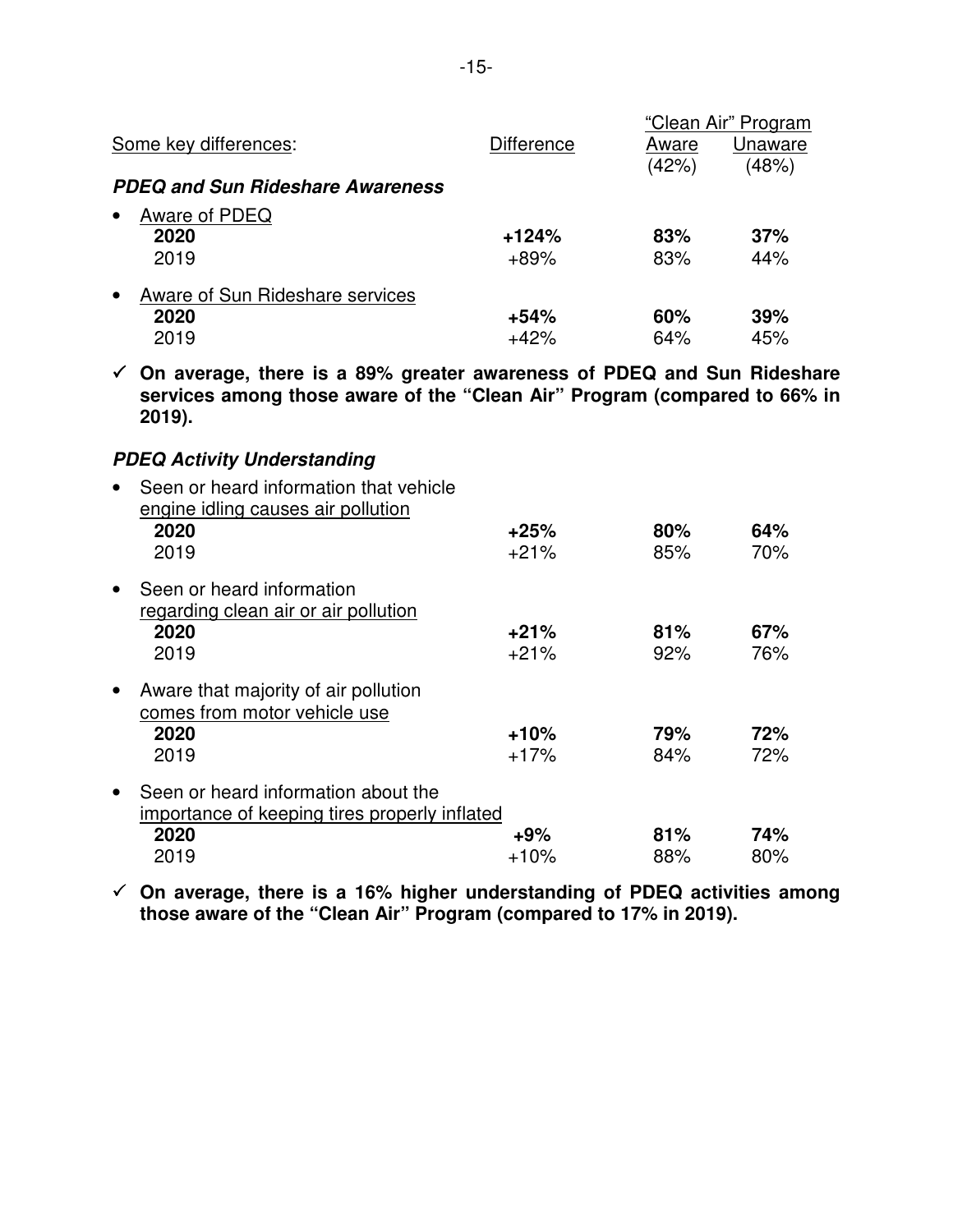**Once again, we conclude that these survey findings and tracking results suggest that the "Clean Air" Program increases awareness, belief and actions related to improving air quality.** Subsequently, targeting those *unfamiliar* with the program continues to be a key recommendation of this project.

Those unfamiliar with (or unsure of) the "Clean Air" Program (including specific campaign events or activities) are more apt to live in the Central or Northwest regions – as well as be older (66+), from low income households (below \$15,000 annually) and the newest (for less than two years) Pima County residents.

Accordingly, promotional, communication and awareness-building efforts should be targeted towards these groups. We continue to recommend increased development and usage of social media to help reach lower income and newer residents. This could be supplemented (as the budget allows) with traditional media (such as television, print and/or radio, especially those specific to the Central or Northwest regions) to reach the older target. The "Clean Air" events that appear to have the strongest relationship to "Clean Air" Program awareness are "Earth Day" and the various biking activities ("Bike to Work Day," "Walk & Bike to School Day" and "Bike Fest"). These events should be given priority for increased promotion, if possible and practical.

As possible, we further recommend an increased emphasis for "Cyclovia." While it is a newer event (relative to the more established ones), its awareness has increased over the past two years (and is highest among Central residents, non-Whites and 16 to 45 year-olds). "Cyclovia" perhaps benefits from its association with the current "Clean Air" biking events (as well as other Tucson cycling events). However, we would suggest adding a tag line or slogan to the event name to help increase understanding of its purpose (such as "Cyclovia – Bringing People Together to Walk, Bike and Socialize for Healthy Air").

**Tire Inflation Education Campaign** – Three of four (76%) say they "have seen or heard information about the importance of keeping your tires properly inflated" (down from 82% last year). Despite this dip in general awareness, a record 42% report that they are keeping their tires properly inflated to help reduce air pollution in the Tucson (representing progressive and incremental growth from 31% in 2017).

**What is the direct impact of this action taken to keep tires properly inflated?** There are an estimated 681,226 working vehicles (automobiles, vans and trucks of oneton capacity or less for household use) in Pima County (source: 2018 American Community Survey). According to PDEQ, a vehicle will save 144 gallons of gasoline per year with properly inflated tires.

If 42% are keeping their tires properly inflated, this yields an annual reduction of 41,200,548 gallons of gasoline not purchased (along with the pollutants this gasoline would release).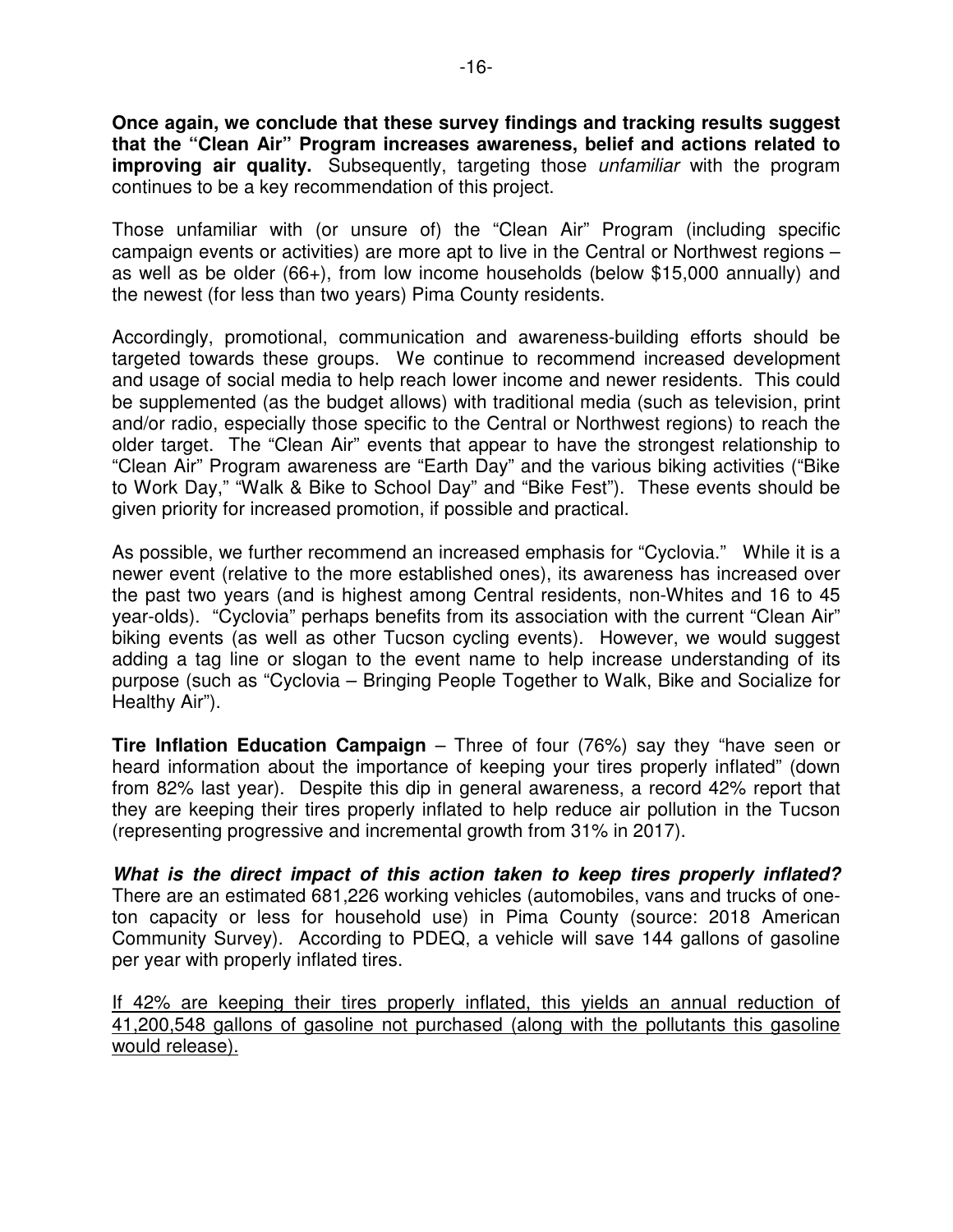# **Stormwater Perceptions and Practices**

**Perception of Where Stormwater That Flows Into Tucson Storm Drains Ends Up** – In line with past years, all survey participants were informed that "some streets in the Tucson area are equipped with storm drains." Immediately afterwards, respondents were asked to specify where (to the best of their knowledge) water that flows into these storm drains ends up. Allowing for more than one answer, ranked responses include:

- **River or wash** (51%, up slightly from last year [49%], and just short of the record high mention of 53% recorded in 2018. East region residents more likely to think that water that flows into storm drains ends up in a river or wash. Consistent with last year, there is no difference based on the perception of Tucson's stormwater pollution problem.)
- **Groundwater** (17%, a slight increase over the past two surveys [15% each]. These tend to be those who perceive a "major" stormwater pollution problem. There are fewer differences based on geography [slightly lower only in the Northwest zips].)
- **Water treatment plants** (14%, up incrementally from 2018 [10%] and 2019 [12%] levels. Northwest residents are more likely to believe that stormwater ends up in water treatment plants.)
- **Sewage plants** (13%, up slightly 11% last year. This perception is elevated in the South zip codes, as well as among those who think that Tucson has a progressively more serious stormwater pollution problem.)
- **Canals** (9%, slight increase from 7% in the last two surveys. Similar to past years, these tend to be South region residents – as well as those who perceive a "serious" stormwater pollution problem.)

Consistent with the last two surveys, one of four indicate that they **do not know** where stormwater that flows into a storm drain ends up. These are more apt to be Central or East zip code residents and those who perceive a "moderate" or non-existent stormwater pollution problem.

**Green Infrastructures Implemented/Installed at Home or Business** – Consistent with past years, the most often implemented Green Infrastructure is **landscaping with native plants** (53%). This is down from last year's record mention (65%), but in line with years prior (52%-55%). In the current survey, use of native plants is lower only in the South zips (41% versus 57%-61% elsewhere) and is elevated among residents who perceive a "moderate" stormwater pollution problem.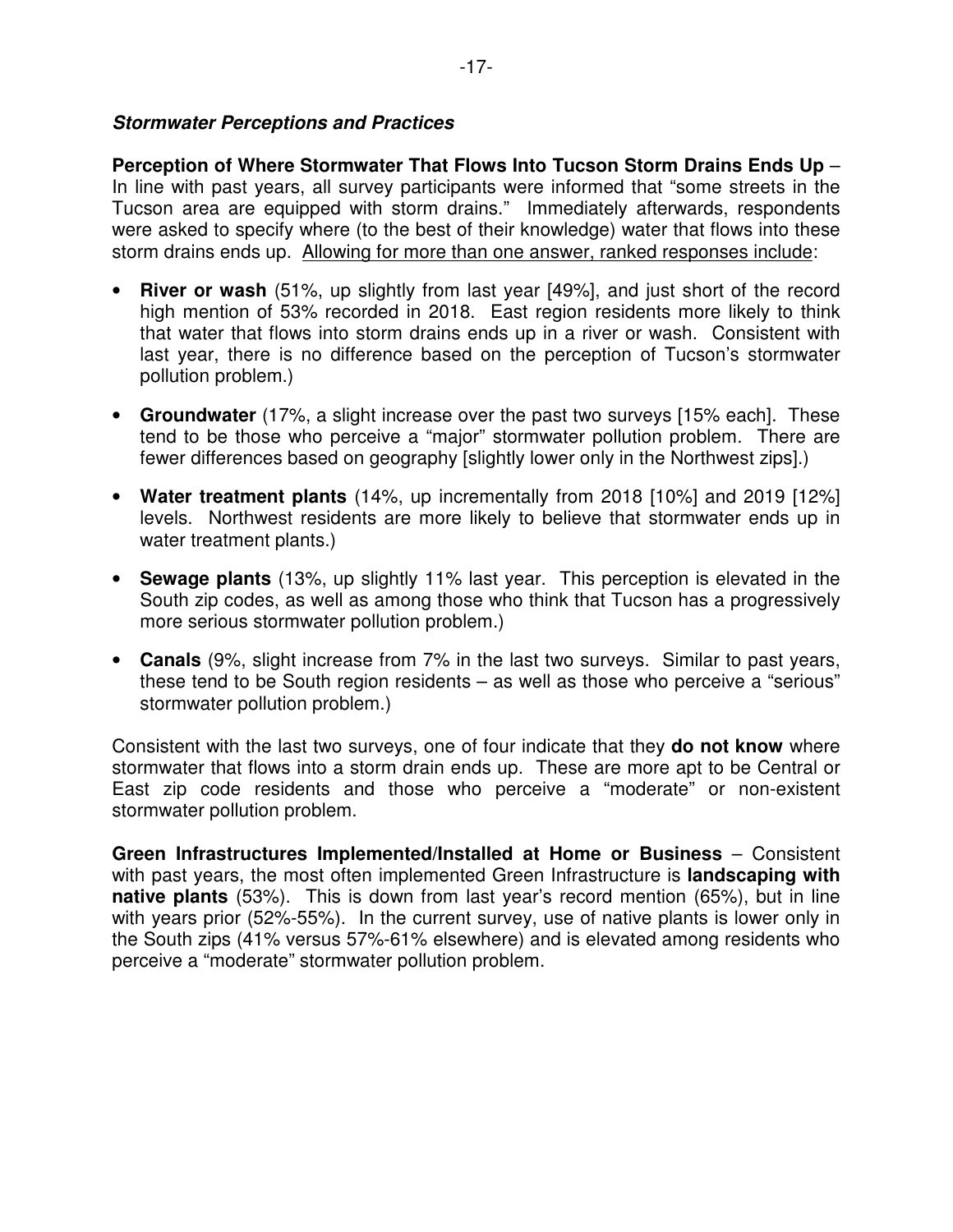One of four or so (especially those who perceive a "serious" stormwater pollution problem) indicate that these three Green Infrastructures have been implemented or installed at home or their place of business:

- **Landscaped depressions that collect stormwater** (27%, highly consistent with recent surveys [24%-29%]. Implemented more often by East residents.)
- **Connecting runoff from a roof or paved surface to a basin or to water plants** (26%, down just slightly from 29% last year. These tend to be South zip code residents.)
- **Porous pavements or bricks** (24%, returning to 2018 levels after a record mention in 2019 [34%]. Implementation is higher in the South region.)

### Other Green Infrastructures implemented at home or business include:

- **A trench that is filled with gravel to collect stormwater** (19%, generally consistent with the last three surveys [18%-21%]. Once again, these tend to be East region residents – with few differences based on the perceived severity of the stormwater pollution problem.)
- **Natural areas protected from clearing and grading** (16%, down from 20%-24% in the last two studies. South or East zip residents and those who perceive a "serious" stormwater pollution problem are more likely to have implemented this Green Infrastructure.)
- **Water harvesting using rain barrels or cisterns** (16%, down incrementally from 2019 [19%] and 2018 [22%] findings. More likely to have utilized rain barrels or cisterns are South area residents and those who think Tucson has a "serious" stormwater pollution problem.)

**Awareness of the "Clean Water Starts With Me" Campaign** – Similar to last year, four of ten indicate awareness of the "Clean Water Starts With Me" campaign. These tend to be South zip residents, non-Hispanic minorities and those who perceive a "serious" stormwater pollution problem. There are fewer differences in awareness based on sex or age (somewhat higher among 16 to 25 year-olds). As we found last year, there is significantly greater campaign awareness among residents familiar with the "Clean Air" Program (59% versus 26% unfamiliar).

**Perceived Seriousness of Stormwater Pollution Problem in the Tucson Area** – Overall, 87% of survey respondents perceive that that there is at least a "moderate" problem in the Tucson area "with polluting materials entering storm drains." While this is generally consistent with 2019 results (90%), there has been a decline in the share who perceive that such pollution is a "serious problem" (33%, down from 44%). Still, as in past surveys, just 13% think stormwater pollution is "not a problem." This yields a 5.7 average score on the "1-to-9" rating scale (down from 6.0 in 2019). The perception of a "serious" stormwater pollution problem is (on average) higher among South or East zip residents.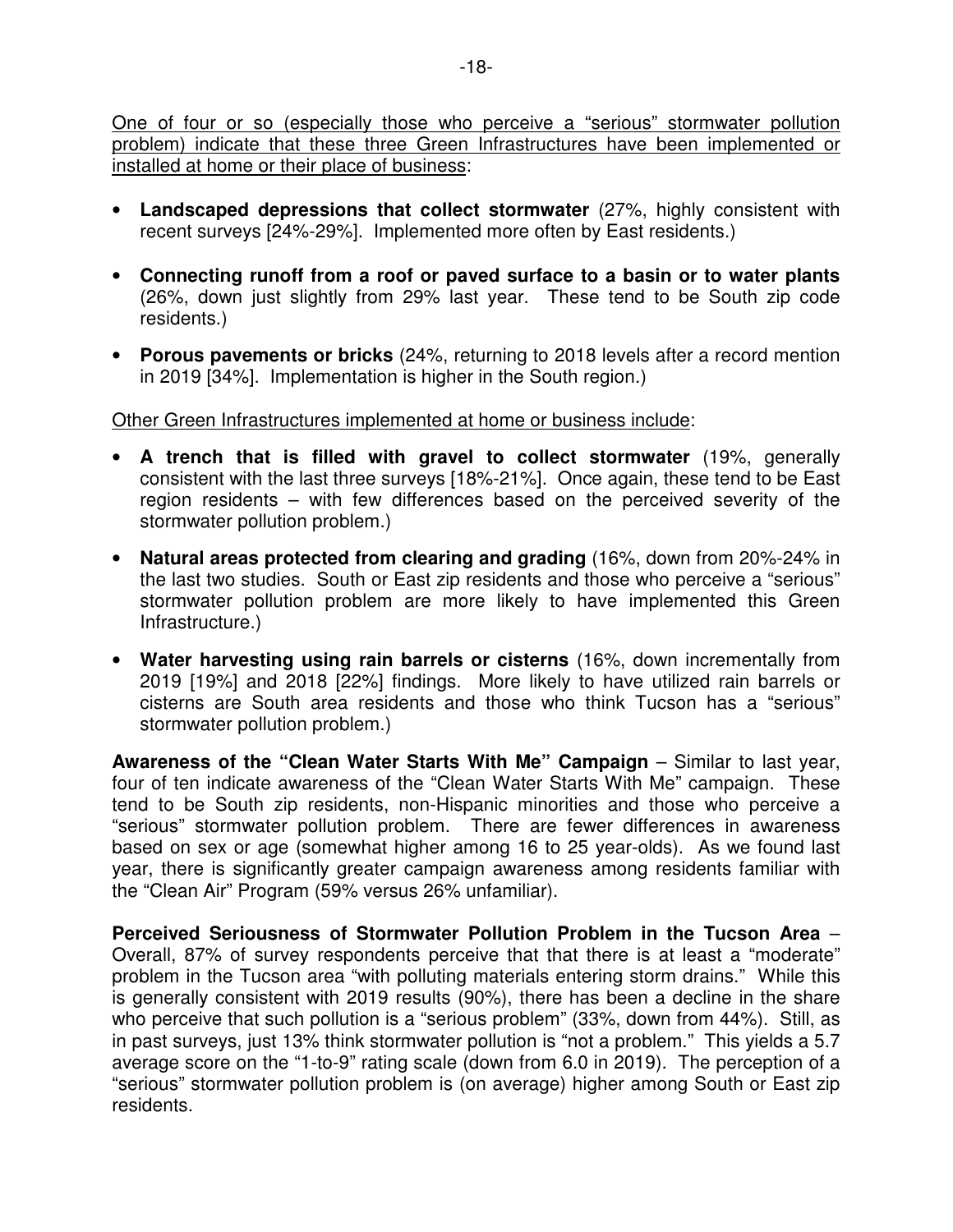**Methods Used to Dispose of Various Types of Household Hazardous Wastes** – As we have found in 2018 and earlier (when this question was last asked), the five most often commonly used methods of disposing of household wastes such as "household chemicals, automotive fluids and lawn & garden chemicals" include:

- **Hazardous waste collection site** (49% usage, down from 2017-2018 levels [52%- 53%], but higher than was found in 2016 [42%]. Usage in the 2020 survey is higher in the Northwest or East zip codes.)
- **Auto parts store** (39% usage, lower than was found in 2018 [45%] and 2017 [42%]. East zip residents are more likely to dispose of hazardous waste at an auto parts store. There are few differences based on perception of the stormwater pollution problem.)
- **Put in the garbage** (34% usage, nearly unchanged from 2018 [35%]. Once again, these tend to be South area residents. Residents who perceive a progressively more severe stormwater pollution problem are also more likely to utilize this method of disposal.)
- **Service station** (24% usage, down just slightly from 2017-2018 levels [26% each]. As we found in 2018, service station usage is lower only in the Northwest region [20% versus 24%-27% elsewhere] and higher among those who perceive a "serious" stormwater pollution problem.)
- **Landfill** (17% usage, down from 22% in 2018. Landfill users are more apt to be South region residents – with fewer differences based on perceived stormwater pollution problem.)

Overall, 16% report that they dispose of household hazardous wastes by **pouring them down the drain**. This is up slightly from 2018 (14%), but lower than 2017 levels (18%). South residents are more apt to utilize this disposal method.

Up from one of ten in both 2017 and 2018, 14% in the current study say that they **do not use** items such as household chemicals, automotive fluids or lawn & garden chemicals (or finishing them all up when they do). Overall, 5% remain not sure how they dispose of these types of household wastes.

**Rating of Various Contributors to Stormwater Pollution Problem** – As in prior years, respondents were asked to rate the perceived severity of eight contributors to the problem of stormwater pollution in Tucson. The same "1-to-9" scale was utilized, where "1" means "not a problem" and "9" means a "serious problem."

• **Chemicals and materials from industrial facilities** (38% "serious" contributor to stormwater pollution, down just slightly from 39% in 2019 – resulting in a 5.5 average score on the "1-to-9" rating scale [identical to last year]. These tend to be 56 to 65 year-olds, non-Hispanics and high income households. Geographically, only Central area residents are less likely to indicate a lower degree of perceived causation.)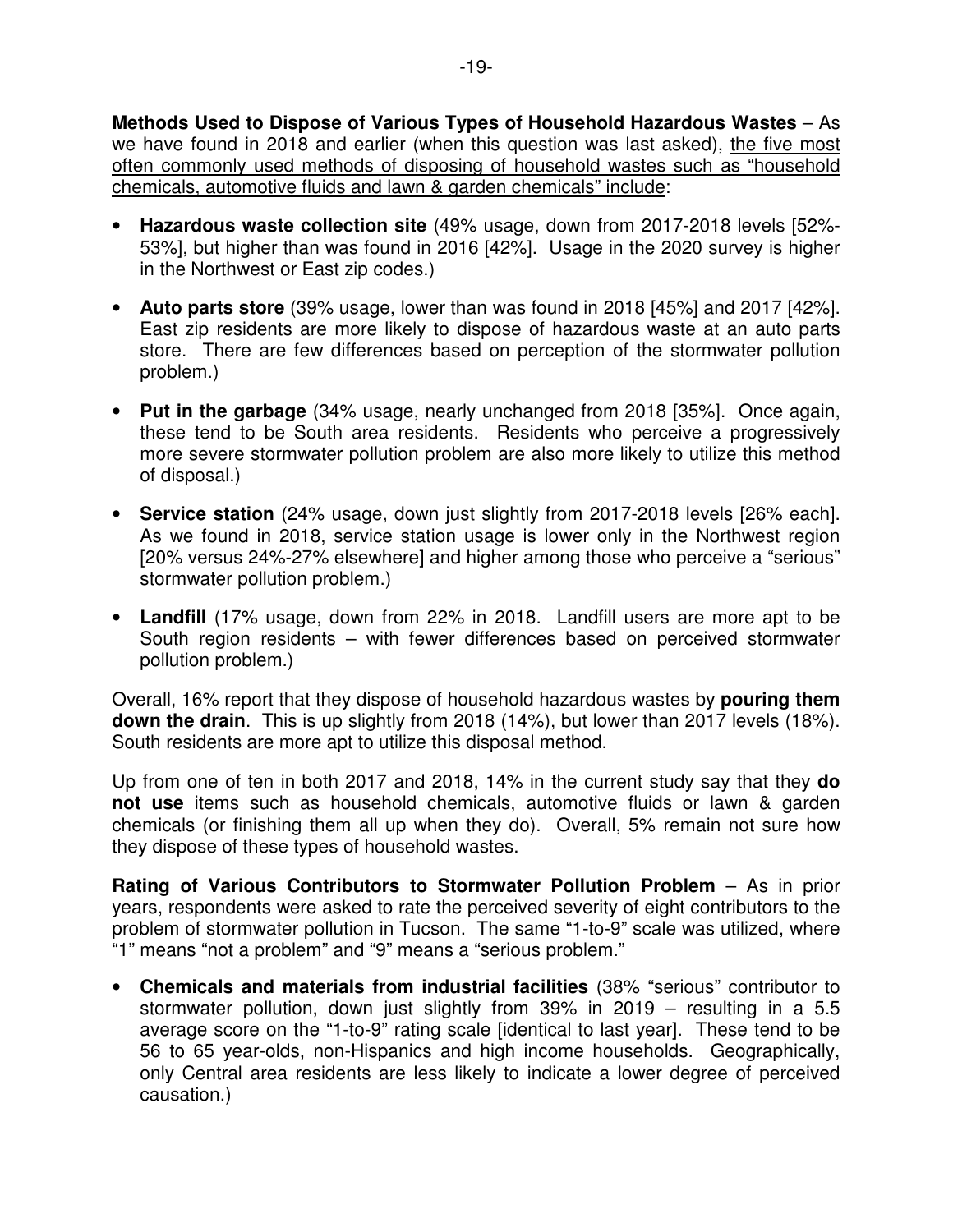- **Automotive fluids such as oil, gasoline and brake fluid** (36% "serious" contributor to stormwater pollution, down from 42% in 2019 – 5.4 average score [down from 5.7]. These are more likely to be South or East area residents.)
- **Pesticides, fertilizers and debris from lawns and gardens** (35% "serious" contributor to stormwater pollution, down from 42% in 2019 – 5.4 average score [down from 5.6]. These tend to be South or East zip residents.)
- **Chemicals and materials from construction sites** (35% "serious" contributor to stormwater pollution, down from 40% in 2019 – 5.4 average score [down from 5.6]. East zone residents are more apt to perceive that chemicals and materials from construction sites are a "serious" contributor stormwater pollution.)
- **Household trash and bulky items like mattresses, sofas and tires** (36% "serious" contributor to stormwater pollution, down from 39% in 2019 – 5.3 average score [down from 5.6]. Perceived causation is slightly lower only in the Central zip codes.)
- **Household products such as cleaning fluids, detergents, paints, degreasers and bleaches** (34% "serious" contributor to stormwater pollution, down from 40% in 2019 – 5.2 average score [down from 5.5]. South or East region are more apt to say household products contribute to stormwater pollution.)
- **Animal waste from household pets** (22% "serious" contributor to stormwater pollution, up slightly from 20% in 2019 – 4.4 average score [up from 4.3]. Consistent with last year, six of ten perceive that animal waste contributes to stormwater pollution to some extent. This compares to 39% who say it is a non-factor. Geographically, South zip code residents are more likely to say that animal waste is a contributor to stormwater pollution.)
- **Copper from brake pads made with copper** (18% "serious" contributor to stormwater pollution – 4.2 average score [identical to 2019]. As we have found in prior surveys, significantly more think that is "not a problem" [39%] than a "serious" contributor [18%] to the stormwater pollution problem in Tucson.)

**Government Entity to Call If Witness to Someone Dumping Trash or Chemicals in a Storm Drain** – One of four say they are **unsure** who they would contact if they saw someone dumping trash or chemicals in a storm drain. This is down from 28% in 2019, and nearly equals the all-time low recorded in 2018 (22%). Those unsure in the current survey tend to be less formally educated, with few differences with respect to geography.

Unchanged since last year, 38% indicate that they would contact **911/Police department** to report storm drain dumping. These tend to be Northwest residents.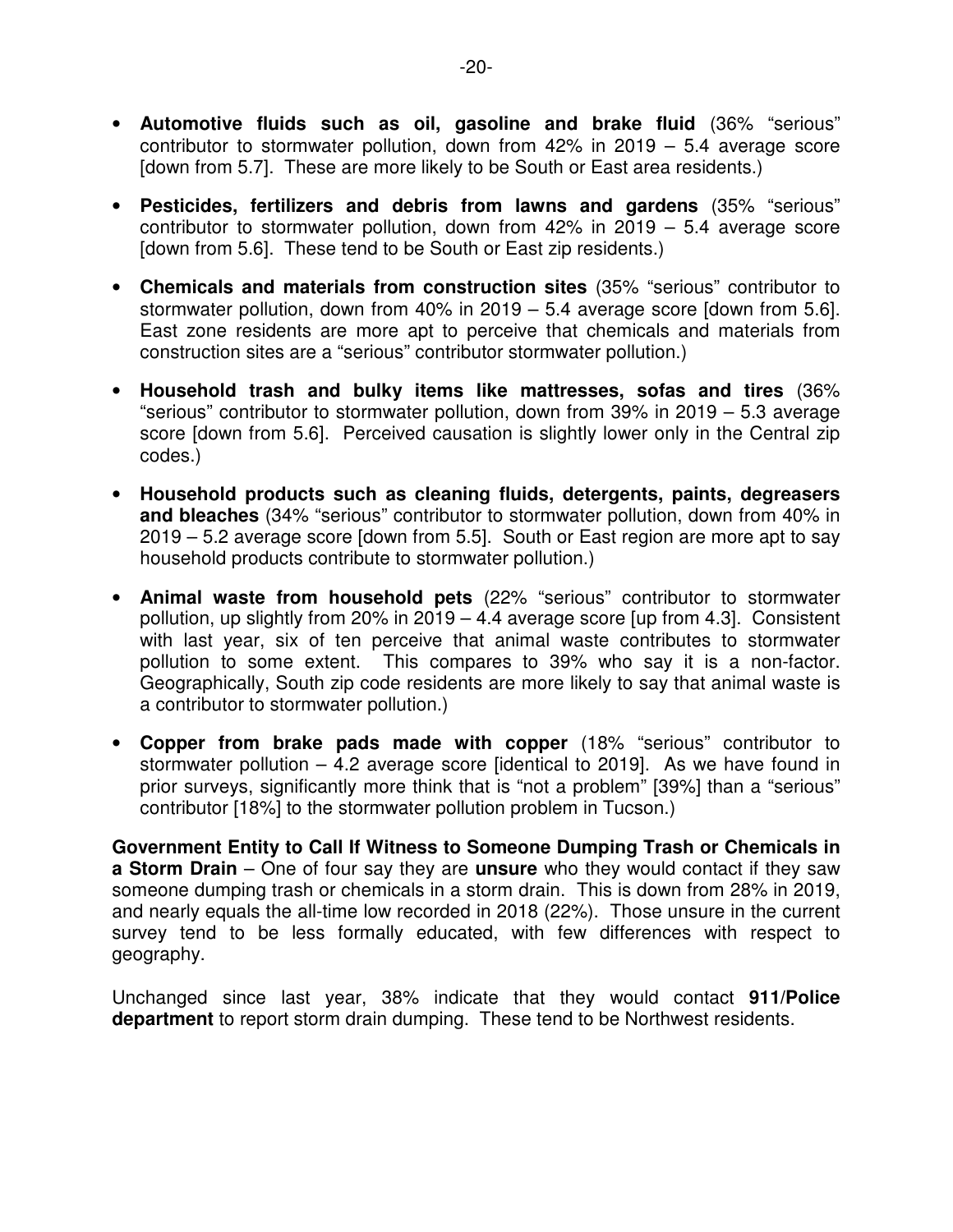Others report they would contact these government-oriented agencies or departments:

- **City government** (18%, up from 15%-16% in the last two surveys. Lower only in the South zips [14% versus 18%-20% elsewhere].)
- **County government** (16%, up from 2019 [12%] and 2018 [14%] levels. Northwest residents are more likely to say they would contact county government to report storm drain dumping.)
- **Water department** (15%, up from 11% in 2019. These tend to be South region residents.)
- **Sanitation department** (12%, up slightly from 9%-10% in the last two studies. Lower only in the Central zip codes [6% versus 11%-16% everywhere else].)
- **Health department** (12%, an increase from 8%-9% in 2018-2019. This is generally consistent regardless of geography.)
- **Flood control district** (4%, up from 1% last year.)

Overall, 5% indicate they would **not report** dumping of trash or chemicals in a storm drain. This is up from 2%-3% in the last two years.

**Likelihood of Taking Part in Various Activities to Help Keep Stormwater Clean** – This question series returns to the 2020 survey after a hiatus last year. Compared to prior surveys, the percentage of respondents "very likely" to take part in activities to help keep stormwater clean trends lower – although most remain highly likely to engage in these four activities:

- **Safely dispose of chemicals** (67% "very likely," down from 71%-77% in recent years. These tend to be Central or East region residents.)
- **If you have a dog, using a doggie bag to clean up after them** (67% "very likely," down from 76%-80% in recent years. This is particularly true in the Central or East regions.)
- **Report a spill** (54% "very likely," down from 58%-63% in recent years. Slightly lower only in the Northwest zips codes [49% versus 55%-59% elsewhere].)
- **Replacing a toxic compound with a non-toxic compound** (52% "very likely," down from 56%-62% in recent years. These are more apt to be Northwest or East residents.)

Down from about one-half in recent surveys, four of ten in the current study (more often South residents) are "very likely" to say they would **gather stormwater to use for watering plants**. Two of ten are "not at all likely" (compared to 17%-19% between 2016 and 2018).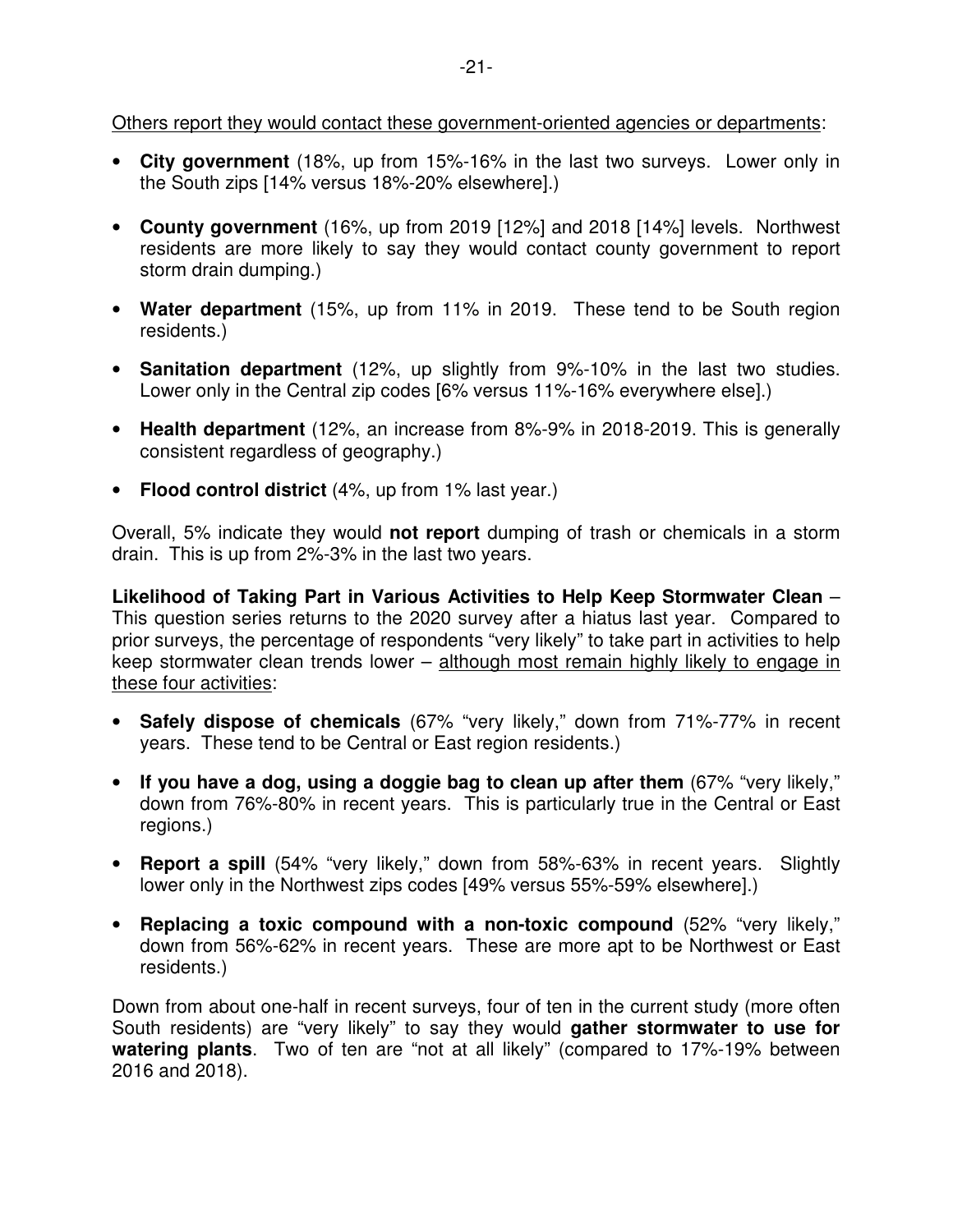Compared to recent surveys, fewer indicate that they would be likely (to some degree) to **install Green Infrastructure** – both overall (from 66%-78% to 60%) and the percentage "very likely" (from 33%-43% to 24%). One of four now say they are "not at all likely" (up from 18%-21% the last two years), more often Central residents. On the other hand, South region residents are more apt to be "very likely" to install Green Infrastructure.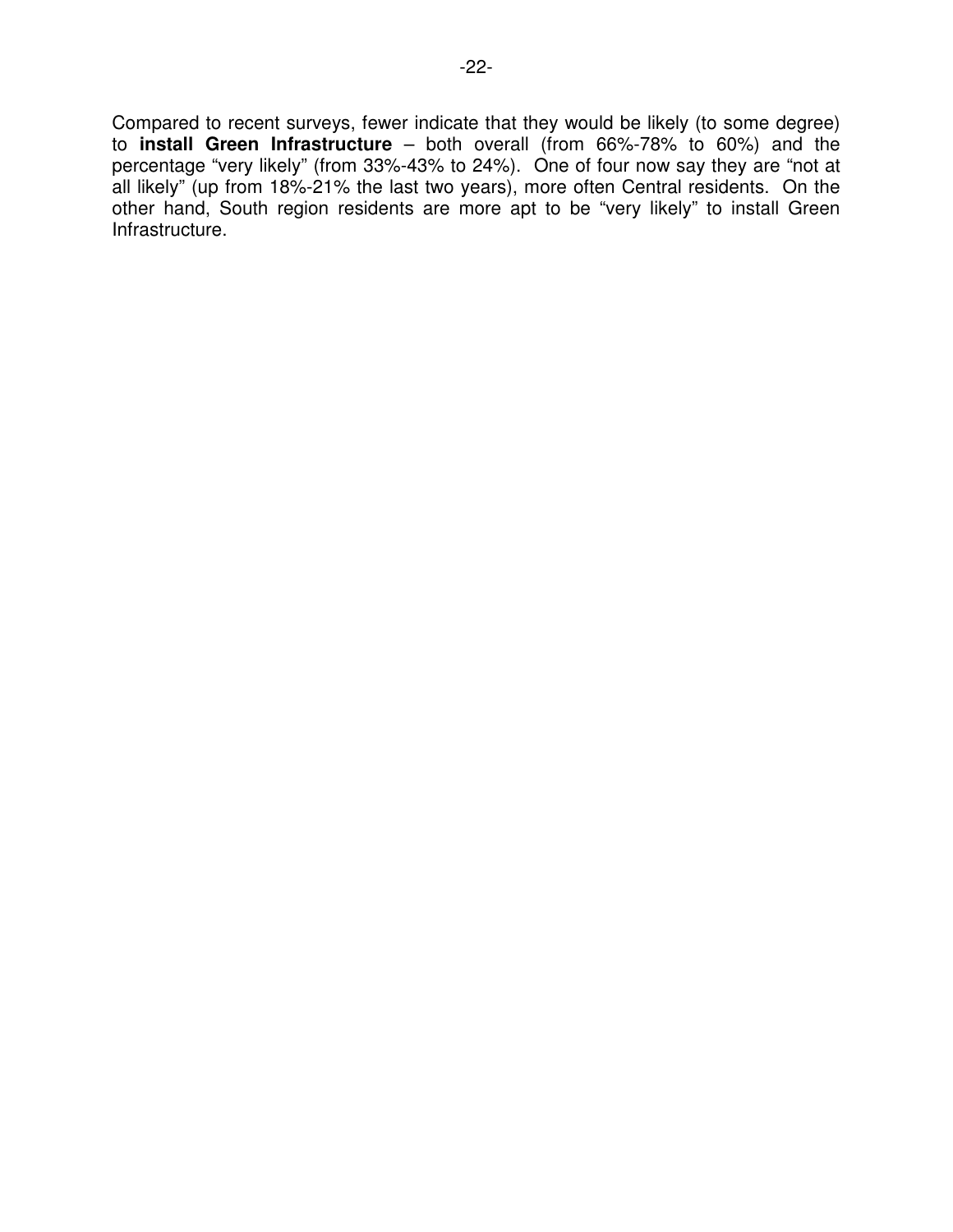### **Final Clean Water Program Campaign Observations**

As we found last year, four of ten are familiar with the "Clean Water Starts With Me" campaign. Awareness was highest in the 2016 and 2017 surveys (55%-57%), with a decline in 2018 (50%). Despite this lower awareness in 2019 and 2020, there continues to be significant positive differences between those aware of the "Clean Water Starts With Me" campaign (40%) and those who are not (60%) with respect to key perceptions and actions related to stormwater pollution.

In line with past studies, residents familiar with the "Clean Water Starts With Me" campaign remain more likely to think that Tucson has a "serious" stormwater pollution problem (39% versus 30% of those unfamiliar, 30% higher).

With respect to resident perceptions of where stormwater that flows into Tucson storm drains end up, there are few differences (again) in the ordinal ranking of survey responses – with the highest percentage (regardless of campaign awareness) who continue to say that stormwater flows in a river or wash (51% overall). However, 31% unfamiliar with the "Clean Water Starts With Me" campaign indicate that they "don't know" where stormwater ends up. This compares to just 17% among residents aware of the campaign.

As indicated in the displays below, there are key differences related to the perceived factors that contribute to the stormwater pollution problem, the implementation/ installation of Green Infrastructures at home or business and willingness to take specific actions to help keep stormwater clean.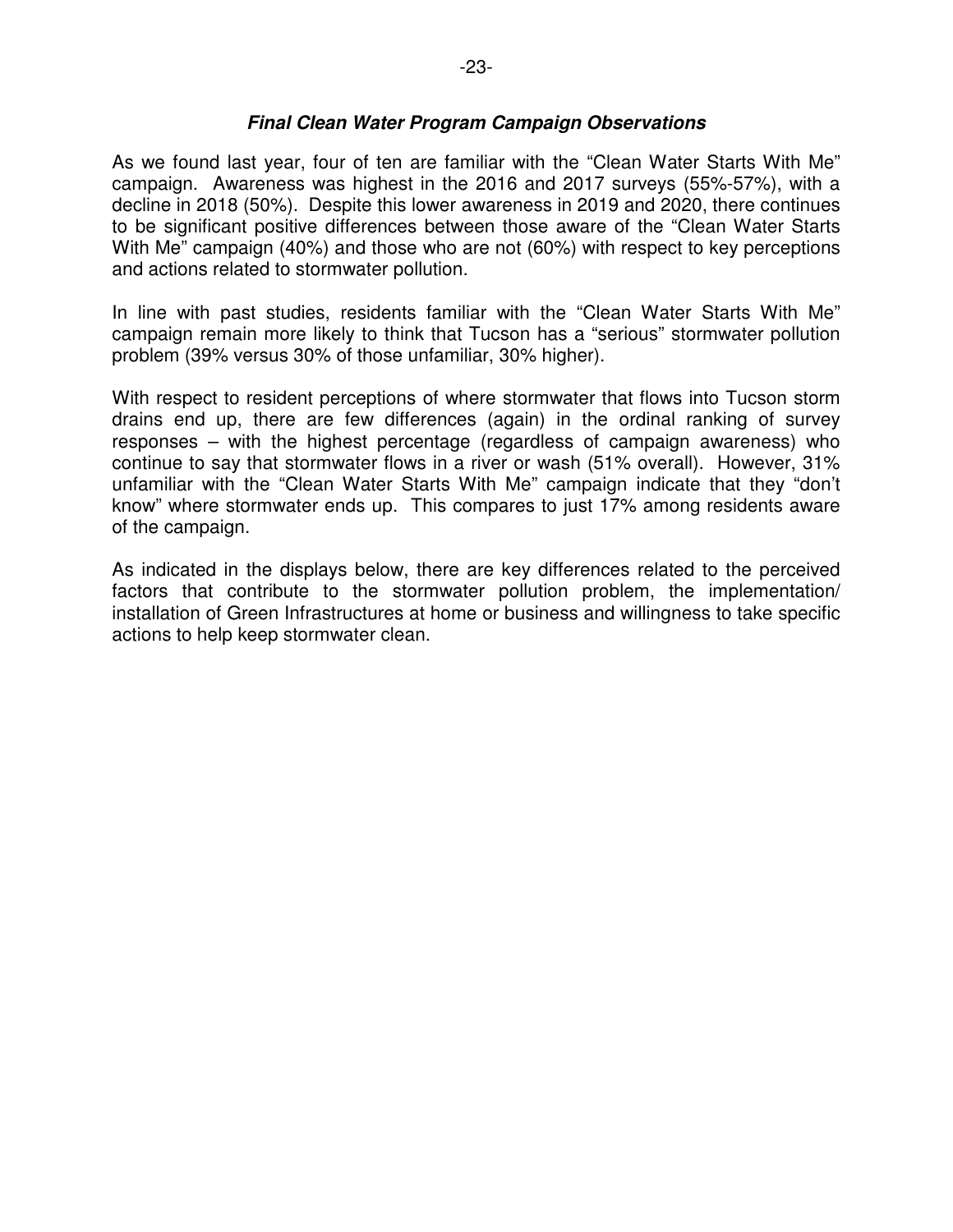|                                                          |                   |            | "Clean Water<br><b>Starts With Me"</b> |
|----------------------------------------------------------|-------------------|------------|----------------------------------------|
| Some key differences:                                    | <b>Difference</b> | Aware      | Unaware                                |
| "Serious" Contributors to Stormwater<br><b>Pollution</b> |                   | (40%)      | $(60\%)$                               |
| Copper from copper brake pads<br>2020<br>2019            | $+53%$<br>$+85%$  | 23%<br>24% | 15%<br>13%                             |
| Household trash and bulky items<br>2020<br>2019          | $+41%$<br>$+19%$  | 45%<br>43% | 32%<br>36%                             |
| Construction site chemicals/materials<br>2020<br>2019    | $+25%$<br>$+31%$  | 40%<br>46% | 32%<br>35%                             |
| Industrial facility chemicals/materials<br>2020<br>2019  | $+20%$<br>$+17%$  | 42%<br>42% | 35%<br>36%                             |
| <b>Automotive fluids</b><br>2020<br>2019                 | $+18%$<br>$+10%$  | 40%<br>44% | 34%<br>40%                             |
| <b>Animal waste from household pets</b><br>2020<br>2019  | $+14%$<br>$+22%$  | 24%<br>22% | 21%<br>18%                             |

 **Identical to last year, there is a 28% higher rating/awareness of "serious" contributors to the stormwater pollution problem in the Tucson area among those aware of the "Clean Water Starts With Me" campaign. Regardless of campaign awareness, about one-third overall perceive that household products (such as cleaning fluids, detergents, paints, degreasers and bleaches) and pesticides, fertilizers and debris from lawns and gardens are a "serious" contributor to stormwater pollution.**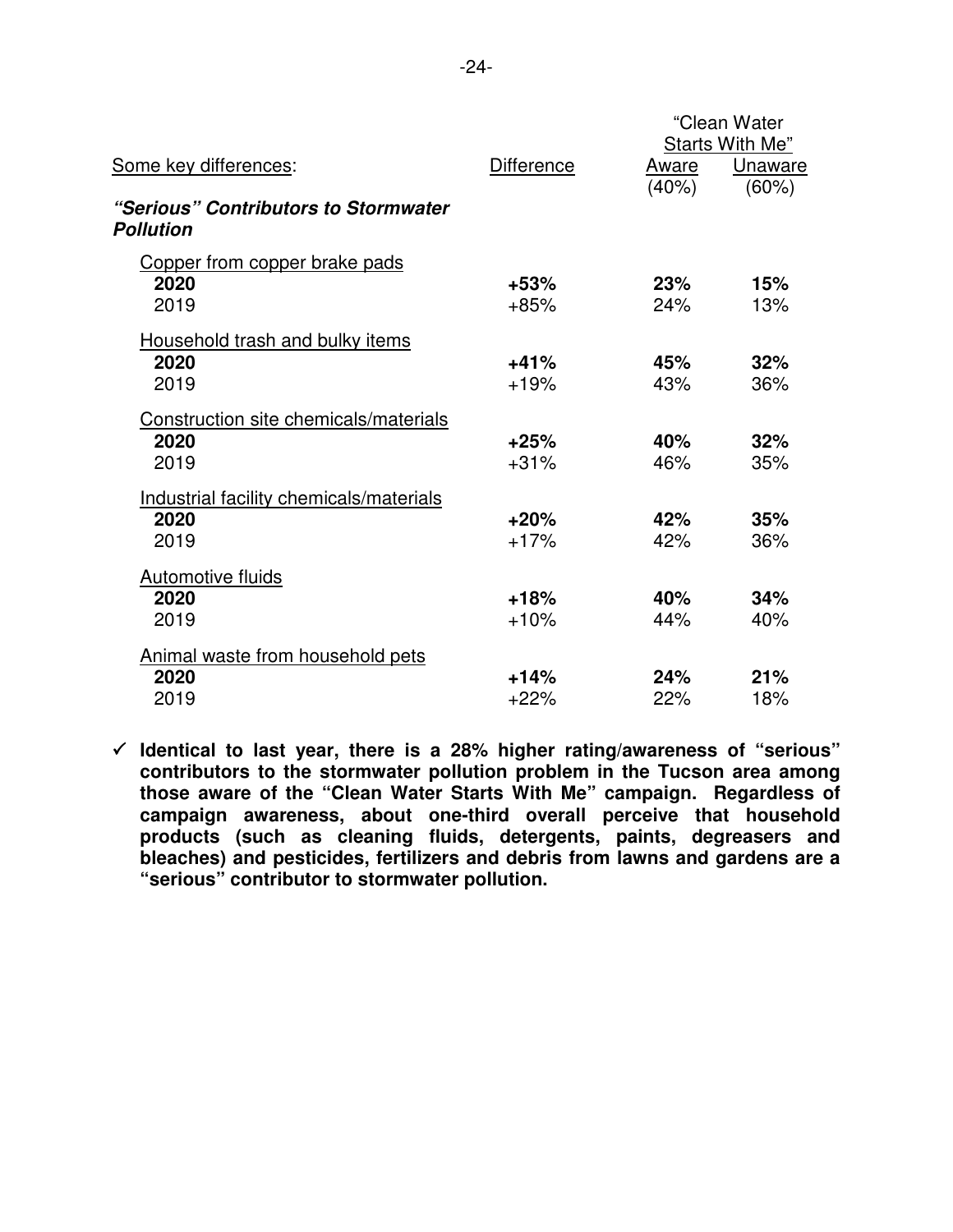|                                                                            |                   |       | "Clean Water<br>Starts With Me" |
|----------------------------------------------------------------------------|-------------------|-------|---------------------------------|
| Some key differences:                                                      | <b>Difference</b> | Aware | Unaware                         |
| Green Infrastructures Implemented/<br><b>Installed at Home or Business</b> |                   | (40%) | $(60\%)$                        |
| Natural areas protected from<br>clearing and grading                       |                   |       |                                 |
| 2020                                                                       | $+62%$            | 21%   | 13%                             |
| 2019                                                                       | $+68%$            | 32%   | 19%                             |
| Water harvesting using rain<br>barrels or cisterns                         |                   |       |                                 |
| 2020                                                                       | $+62%$            | 21%   | 13%                             |
| 2019                                                                       | $+60%$            | 24%   | 15%                             |
| Connecting runoff from a roof or<br>paved surface                          |                   |       |                                 |
| 2020                                                                       | $+62%$            | 34%   | 21%                             |
| 2019                                                                       | $+17%$            | 34%   | 29%                             |
| <b>Porous pavements or bricks</b>                                          |                   |       |                                 |
| 2020                                                                       | $+27%$            | 28%   | 22%                             |
| 2019                                                                       | $+23%$            | 37%   | 30%                             |
| Landscaped depressions that<br>collect stormwater                          |                   |       |                                 |
| 2020                                                                       | $+12%$            | 29%   | 26%                             |
| 2019                                                                       | $+28%$            | 32%   | 25%                             |
|                                                                            |                   |       |                                 |

 **There is a 45% higher incidence of Green Infrastructures implemented or installed at home of business among those aware of the "Clean Water Starts With Me" campaign (up from 36% last year). Regardless of campaign awareness, a majority indicate that they are landscaping with native plants (53% overall) – while two of ten continue to say they have excavated a trench that is filled with gravel to collect stormwater.**